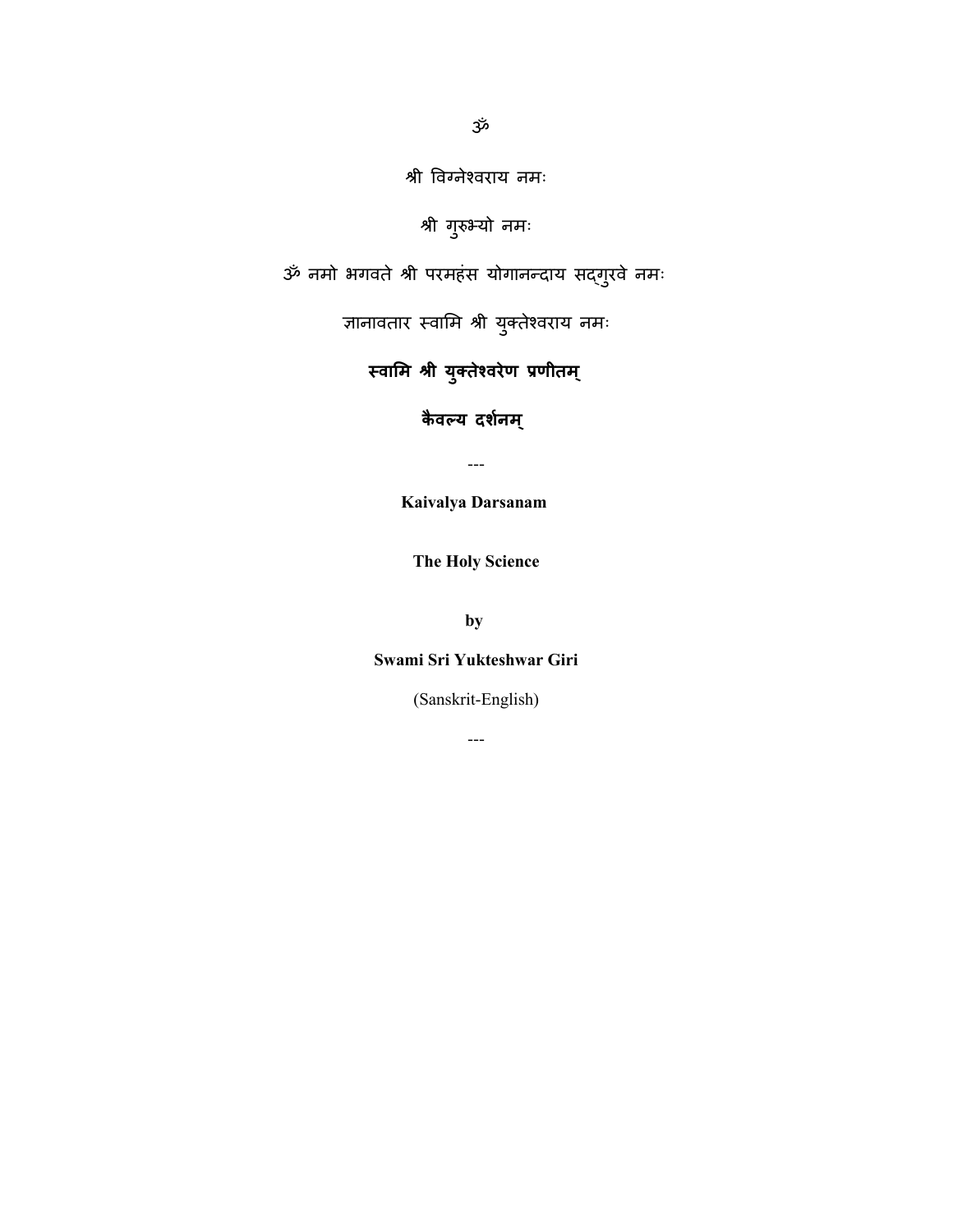#### I. िेद: - vEda: - The Gospel

# $1.1.$  नित्यं पूर्णम्-अनादि-अनन्तं ब्रहम परम् | तत-्एि-एकम-्एि-अद्िैतं सत्||

1.1. nityam pUrNam-anAdi-anantam brahma param | tat-eva-ekam-eva-advaitam sat ||

1.1. God is eternal, complete, and self-contained, has no beginning nor end, is referred to as "*Param-Brahma*" which means the supreme and colossally huge. That is the only One existing, without a second being, and is the Ultimate Truth, referred to as "*sat*".

## 1.2. तत्र सर्वज्ञ-प्रेम-बीजम-चित सर्वशक्ति-बीजम-आनन्दश्च ||

1.2. tatra sarvag~na-prema-bIjam-chit sarvashakti-bIjam-Anandashcha ||

God is simultaneously Consciousness, which is the basis for omniscience and the supreme love, and Bliss, which is the basis for omnipotence.

# 1.3. तत्-सर्व-शक्ति-बीज-जड-प्रकृति-वासनाया व्यक्त-भाव: | प्रणव-शब्द: दिक-काल-अणौ-अपि तस्य रूपाणि ||

1.3. tat-sarva-shakti-bIja-jaDa-prakruti-vAsanAyA vyakta-bhAva: | praNava-shabda: dik-kAla-aNau-api tasya rUpANi ||

1.3. God, with His omnipotence as the basis, manifests the universal creation of perceivable Nature (*Jada Prakruti*), using Karma from the unmanifested archive (*Moola Prakruti*) as its material cause.

[God's omniscient-supreme-love manifests as the force of "attraction" and the omnipotence as the force of "repulsion" and the Cosmic sound of OM is the expression of both these forces vibrating together.] OM or AUM (*Pranava*)*,* which consists of the Space-Time-Units of Expression(i) principles, is the indication of the creation.

(i) Units of Expression are used to express an individual being with a unique Karmic gunas-pattern within the universal creation, limited by space and time. Here, the author's usage of "Atoms" has been substituted with another suitable word ("Units") that is in line with the traditional meaning, as the usage of "Atoms" has been formally but differently defined in the scientific literature since the author's time.

#### 1.4. तदेव जगत-कारणं माया ईश्वरस्य, तस्य व्यष्टिर-अविदया ॥

1.4. tadeva jagat-kAraNam mAyA Ishvarasya, tasya vyaShTir-avidyA ||

1.4. God creates and maintains the universe using units of expressions individualized based on their unique Karmic gunas-patterns, formed due to ignorance of their own true nature. All of these units of expression are collectively or en masse referred to as Maya (ii).

(ii) For individualized units' evolutionary transformation, Maya provides (or matches) the corresponding Karmic gunas-patterns as effects in other individualized units and thus operates the universe.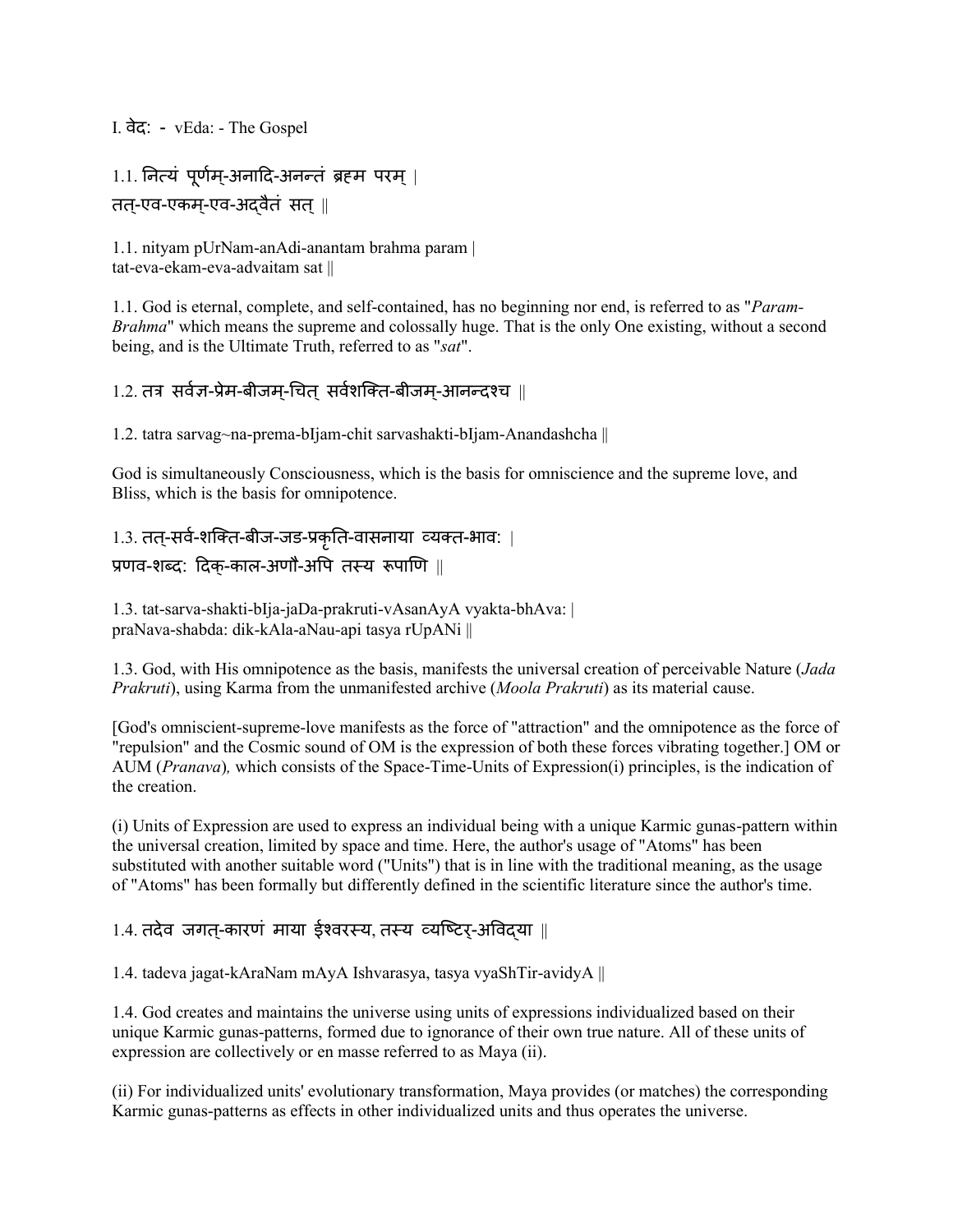```
1.5. तत्-सर्वज्ञ-प्रेम-बीजं परं तदेव कूटस्थ-चैतन्यम् |
पुरुषोत्तम: तस्य-आभास: पुरुष: तस्माद्-अभेद: ||
```
1.5. tat-sarvag~na-prema-bIjam param tadeva kUTastha-chaitanyam | puruShottama: tasya-AbhAsa: puruSha: tasmAd-abheda: ||

1.5. The omniscience and supreme love of God's Consciousness manifests in Creation as Supreme Consciousness (Super-Soul, Over-Soul, Spirit or *Paramatma*) and its reflection in the units of expressions manifests as individualized soul-consciousness (Soul, soul, life, *Atma, Jeevatma*). Since both kinds are, in fact, based on the same God's Consciousness, they are not different in their essence.

```
1.6. चित-सकाशाद-अर्णोर्-महत्त्वं तत्-चित्त्वं, तत्र-सत्-अध्यवसाय: |
सत्त्वं बुदधि: ततस्तत्-विपरीतं मन: चरमे-अभिमानो-अहङ्कार: तदेव जीव: ||
```
1.6. chit-sakAshAd-aNor-mahatvam tat-chitvam, tatra-sat-adhyavasAya: | satvam buddhi: tatastat-viparItam mana: charame-abhimAno-aha~NkAra: tadeva jIva: ||

1.6. The unit of expression under the influence of Consciousness' radiance gives rise to 1) the Heart or *Chitta* (or Awareness). The True Existence is superimposed on it [and it gets polarized by the Creation's dual forces of attraction and repulsion]. The pole that's attracted to the Truth forms as 2) the Intelligence or *Buddhi* (or Discernment) and its opposite-end pole as 3) the Mind or *Manas*. The unit of expression considering itself as separate existence in the Creation gives rise to 4) Ego or *Ahankara*.

```
1.7. तत-अहङकार-चित्त-विकार-पञ्च-तत्त्वानि ॥
+1.8. तान्येव कारण-शरीरम् पुरुषस्य ||
+
1.9. तेषां त्रिग्णेभ्य: पञ्चदश विषय-इन्द्रियाणि \parallel+
1.10. एतानि मनो-बुद्धिभ्यां सह सप्तदश-सूक्ष्म-अङ्गानि |
मलङ्ग-शरीरस्य ||
1.7. tat-aha~NkAra-chitta-vikAra-pa~ncha-tatvAni ||
+
1.8. tAnyeva kAraNa-sharIram puruShasya ||
+
1.9. teShAm triguNebhya: pa~nchadasha viShaya-indriyANi ||
+
1.10. etAni mano-buddhibhyAm saha saptadasha-sUkShma-a~NgAni |
li~Nga-sharIrasya ||
```
1.7. That polarized unit's Heart (*Chitta*) and Ego (*Ahankara*) further manifesting give rise to five Elemental Principles (*Pancha Tattvas*), [which are made up of three Gunas: *Sattva* (Light), *Rajas* (Mixture), and *Tamas* (Darkness)]. +

1.8. These [Five Elemental Principles] constitute the causal-body of an embodied soul.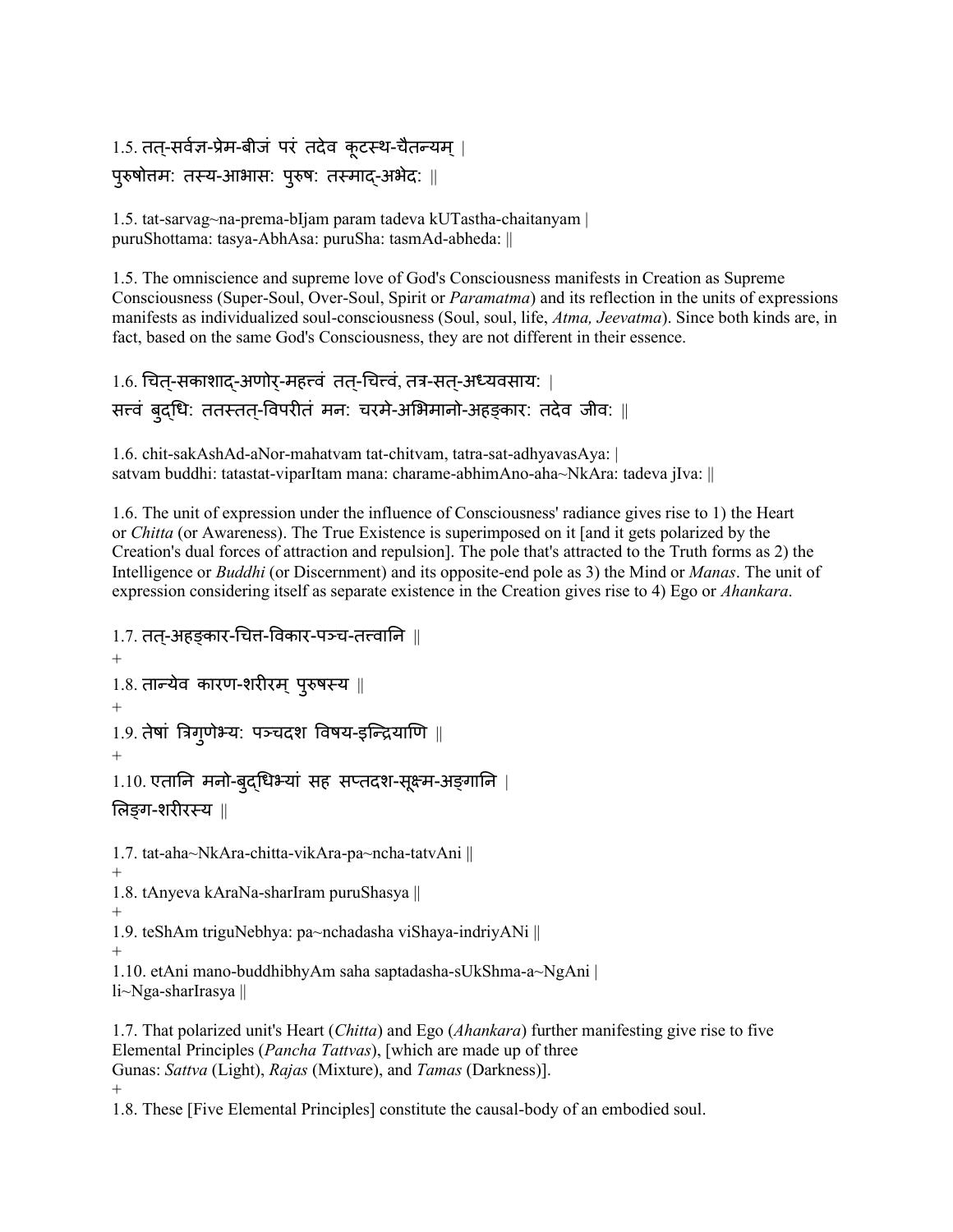+

1.9. These five Elemental Principles further manifest in combination with three

Gunas: *Sattva* (Light), *Rajas* (Mixture), and *Tamas* (Darkness), resulting in fifteen sense-objects and senses (iii).

+

1.10. These fifteen sense-objects and senses together with the Mind (*Manas*) and the Intelligence (*Buddhi*) are counted as seventeen subtle parts.

These constitute the subtle-body of an embodied soul.

(iii) The Fifteen sense and sense-objects are:

- The Five Knowledge-gathering senses or *Gyaanendriyas* are hearing, touch, sight, taste, and smell.
- The Five Action-performing sense faculties or *Karmedriyas* are speech, dexterity, locomotion, progeny, and excretion.
- The Five sense-objects or *Tanmatras* are the subtle object-vibrations corresponding to the five Knowledge-gathering senses.

1.11. तत: पञ्च-तत्त्वानां स्थिति-शील-तामसिक-विषय-पञ्च-तन्मात्राणां

पञ्चीकरणेन स्थल-शरीरस्य-अङ्गानि जडी-भूत-पञ्च-क्षित्-अप-तेजो-मरुत्-व्योमानि-उदभूतानि || +

 $1.12.$  एतान्येव चतुर्विंशति: तत्त्वानि ||

1.11. tata: pa~ncha-tatvAnAm sthiti-shIla-tAmasika-viShaya-pa~ncha-tanmAtrANAm pa~nchIkaraNena sthUla-sharIrasya-a~NgAni jaDI-bhUta-pa~ncha-kShit-ap-tejo-marut-vyomAniudbhUtAni ||

 $+$ 

1.12. etAnyeva chaturvimshati: tatvAni ||

1.11. Those five subtle sense-objects or *Tanmatras*, which were generated from those five Elemental principles mixing with the inertiating *Tamas* guna, further undergoes a process called Panchikarana(iv) of combining different proportions of themselves in order to produce five gross or physical elements: earth (density), water (fluidity), fire (transformative characteristics), air (gaseous aspect), and ether (space for units of expression to manifest).

 $+$ 

1.12. The above mentioned together constitute twenty-four principles (v).

(iv) Panchikarana involves one half of the original subtle element to be mixed up with 1/8th part of each of the other four original subtle elements in order to produce the gross element corresponding to the original subtle element that contributes its own one half.

(v) The count of twenty-four is arrived at by adding four items mentioned in the verse 1.6, fifteen in 1.9, and five in 1.11.

 $1.13.$  तत्रैव चतुर्दश-भुवनानि व्याख्यातानि ||

1.13. tatraiva chaturdasha-bhuvanAni vyAkhyAtAni ||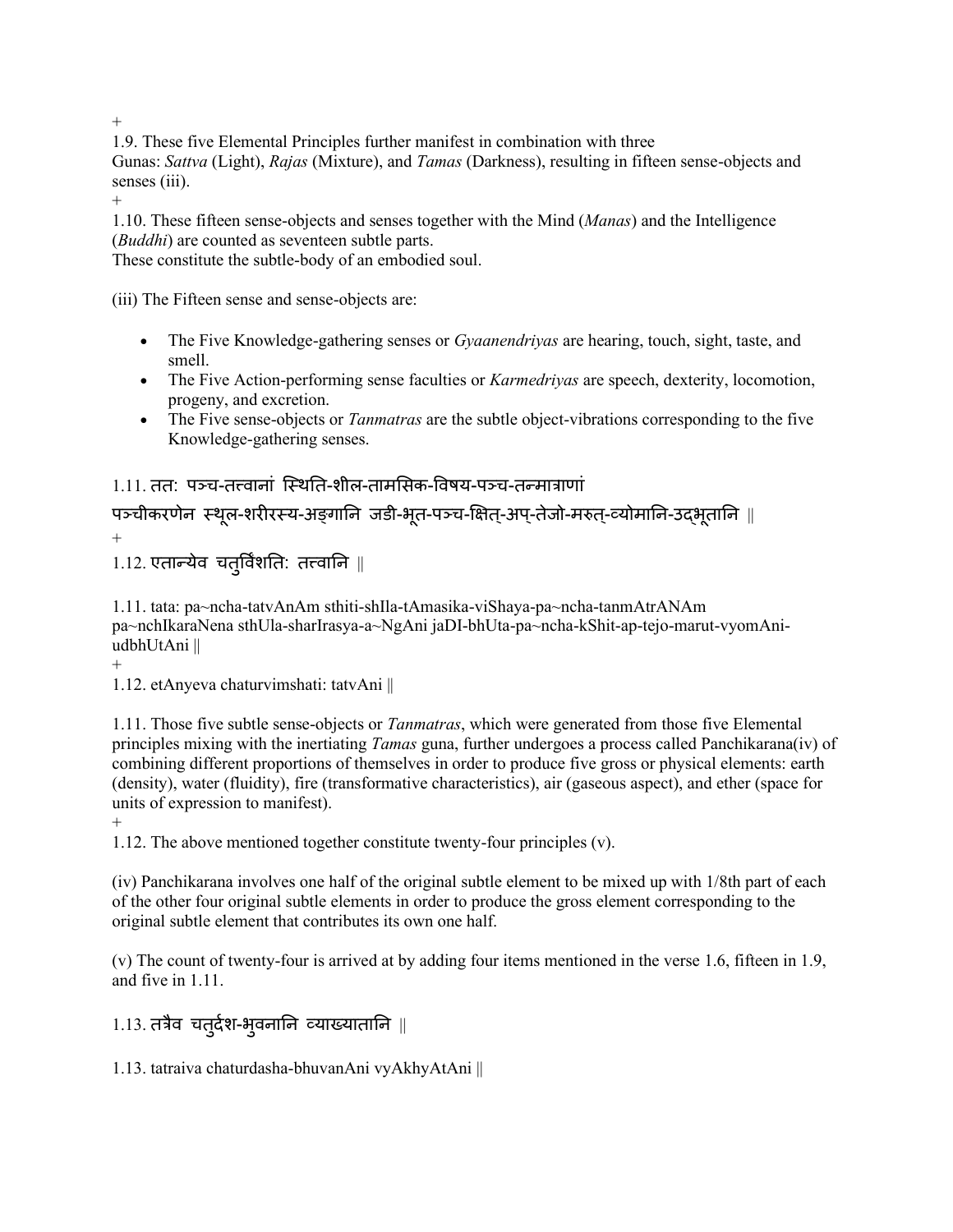1.13. In this manner (as described above), the universal manifestation originating from God, which consists of fourteen realms (vi), has been delineated.

(vi) A set of seven realms in the macrocosm (manifesting in the collective plane), and a corresponding another set of seven in the microcosm (manifesting in each individual unit of expression), constitute the fourteen realms.

The macrocosmic realms are also known as *Swargas* or *Lokas* and they are:

1) Realm of God or *Satyaloka*

2) Realm of the influential Spirit of God or *Tapaloka*

- 3) Realm of spiritual reflection or *Janaloka*
- 4) Realm of primordial nature or *Mahaloka*
- 5) Realm of electricities and magnetic auras or *Suvarloka*
- 6) Realm of vital life forces, the astral sphere or *Bhuvarloka*
- 7) Realm of gross matter or *Bhuloka.*

The microcosmic realms are also known as *Patalas or Chakras* and they manifest as vital places of the embodied soul, in a corresponding manner, as given below:

1) *Sahasrara* (Thousand-petaled lotus) – at the top of the head

2) *Agyaa Chakra* (Command center) – at the forehead between eyebrows

3) *Visuddhi Chakra* – at the cervical center (throat)

4) *Anahata Chakra* – at the sacral center (heart)

5) *Manipura Chakra* – at the lumbar center (navel)

6) *Swadhishtana Chakra* – at the sacral center (genital region)

7) *Muladhara Chakra* – at the base of the spine.

#### 1.14. त एव पञ्च कोषा: पुरुषस्य ||

1.14. ta eva pa~ncha koShA: puruShasya ||

1.14. An embodied soul expresses itself with one of the five-layered evolutionary awareness-sheaths or *Koshas* (vii).

(vii) The evolutionary awareness-sheaths shield the awareness level of the embodied soul from its true nature of Consciousness. The more layers of sheaths that an embodied soul has, the farther away its present awareness-level is from its true nature. In this methodology, even gross matter is included besides plants and living beings.

The five layers of the awareness-sheaths are:

1) Bliss-Sheath (*Anandamaya*) - those who are almost in their true Consciousness nature with a thin-layer separating them

2) Intellect-Sheath (*Vigyaanamaya*) - those who have truth-discerning capability

3) Mental-Sheath (*Manomaya*) - those which have developed senses coordinated by the mind

4) Life-force-Sheath (*Pranamaya*) - those which have life-force

5) Physical-Sheath (*Annamaya*) - Gross or physical matter, which is meant for nourishment for living beings.

 $1.15.$  स्थूल-ज्ञान-क्रमात् सूक्ष्म-विषय-इन्द्रिय-ज्ञानं स्वप्नवत् || +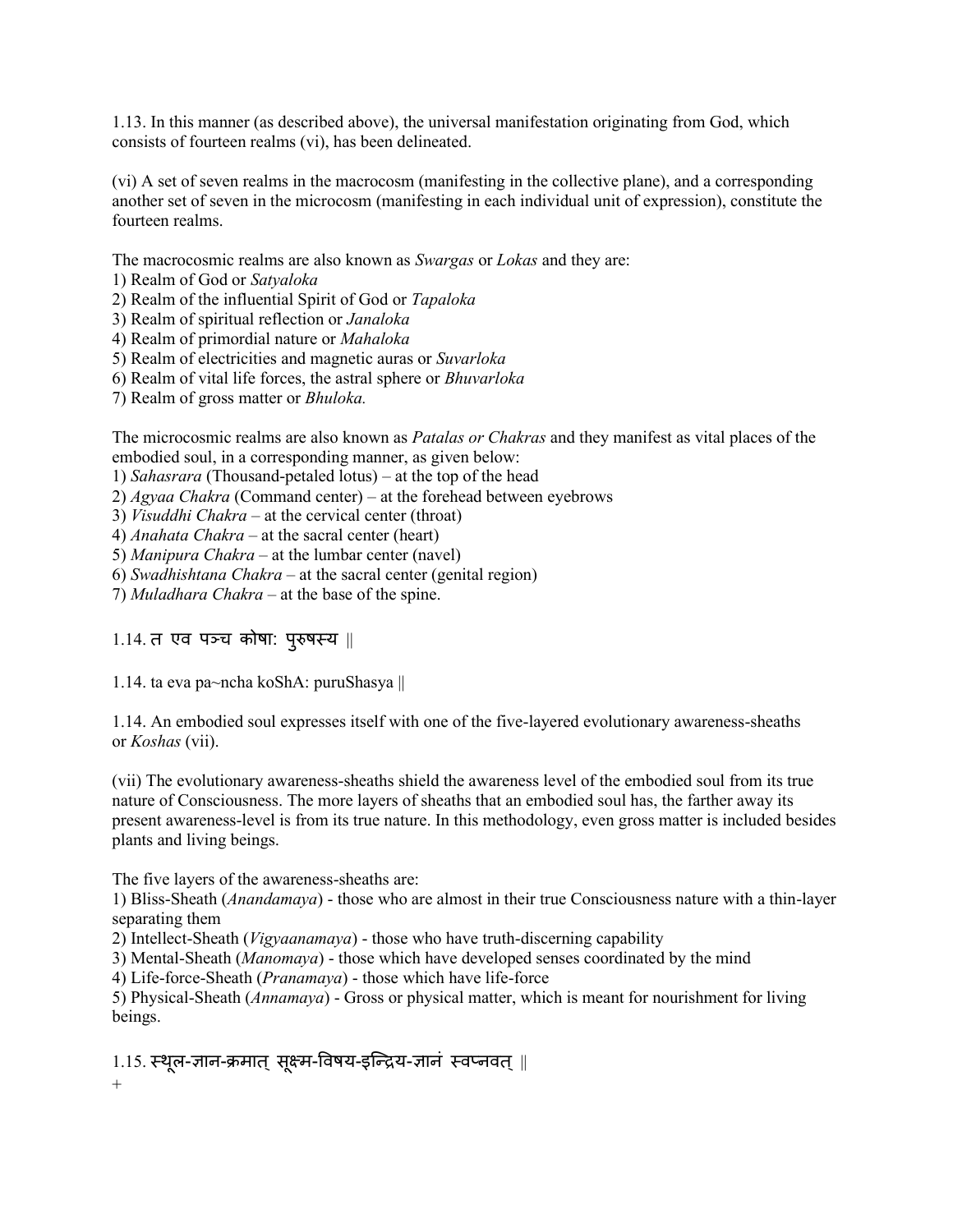# $1.16$ . तत्-क्रमात् मनो-बुद्धि-ज्ञानं-च-आयातम्-इति परोक्षम् ||

1.15. sthUla-j~nAna-kramAt sUkShma-viShaya-indriya-j~nAnam svapnavat || +

1.16. tat-kramAt mano-buddhi-j~nAnam-cha-AyAtam-iti parokSham ||

1.15. When we compare our ideas relating to gross matters conceived in the wakeful state with our ideas in the dream state, the similarity existing between them makes us infer that the external world is impermanent like dream.

+

1.16. In this manner, investigating further, the similarities between the wakeful state conceptions and the ideas formed by the mind and the intelligence will lead us to infer the wakeful state experience is an effect of the operations of our mind and intelligence. This correct inference is known as "*parokshagyaana*".

## $1.17.$  तत: सद्गुरु-लाभो भक्ति-योगश्च तेन-अपरोक्ष:  $\parallel$

1.17. tata: sadguru-lAbho bhakti-yogashcha tena-aparokSha: ||

1.17. From the knowledge gained by proper inference, a sincere seeker of truth attracts the company of a God-realized master, *Sadguru*. [Following master's instructions faithfully with diligent practice, one may be fortunate to experience AUM or OM sound and inner light, which reveals God's presence in an individual.] Getting Total attention absorbed in the AUM sound and the inner light is known as "*Bhakthi-Yoga*" (Union with God through Love and Devotion). [Through Bhakthi-Yoga, one retraces back from the state of ignorance toward one's true divine nature, which is centered in the True Being, God.] Gradually, as soul-blinding ignorance's developments get removed, one comprehends the true characteristics of universal creation of Maya(viii). This true comprehension gained from the direct experience is known as "Aparoksha gyaana".

(viii) In the Dakshinamurthy Ashtakam (verses 1& 2) of Sri Adi Shankara, three analogies are mentioned illustrating the universal manifestation and in order to understand them, they all need to be viewed together, as no single expression can adequately describe Maya, as it is said that it cannot be described. They are paraphrased here with additional explanations:

1) The universe is like a city reflected in a mirror. Like a mirror, the universe is reflecting the mirror image of our individual Karmic patterns, in order to help us neutralize our Karmic patterns.

And,

2) In a dream, we see the content of the dream "outside" of us but they are really inside. Similarly, as in a dream, the universe, actually an inside phenomenon (i.e., happening inside God's Consciousness), is appearing to be outside of us.

#### And,

3) Like how a seed, keeping the subtle (invisible) form of the tree later sprouts into a gross (visible) tree, the universe is projected from the fine, imperceptible, condensed form of collective Karma (*Moola Prakriti*) of individuals, later, into a gross, perceptible, expanded form through the instrumentality of Maya using space-time-units of expression principles. Like how a magician or great yogi projects using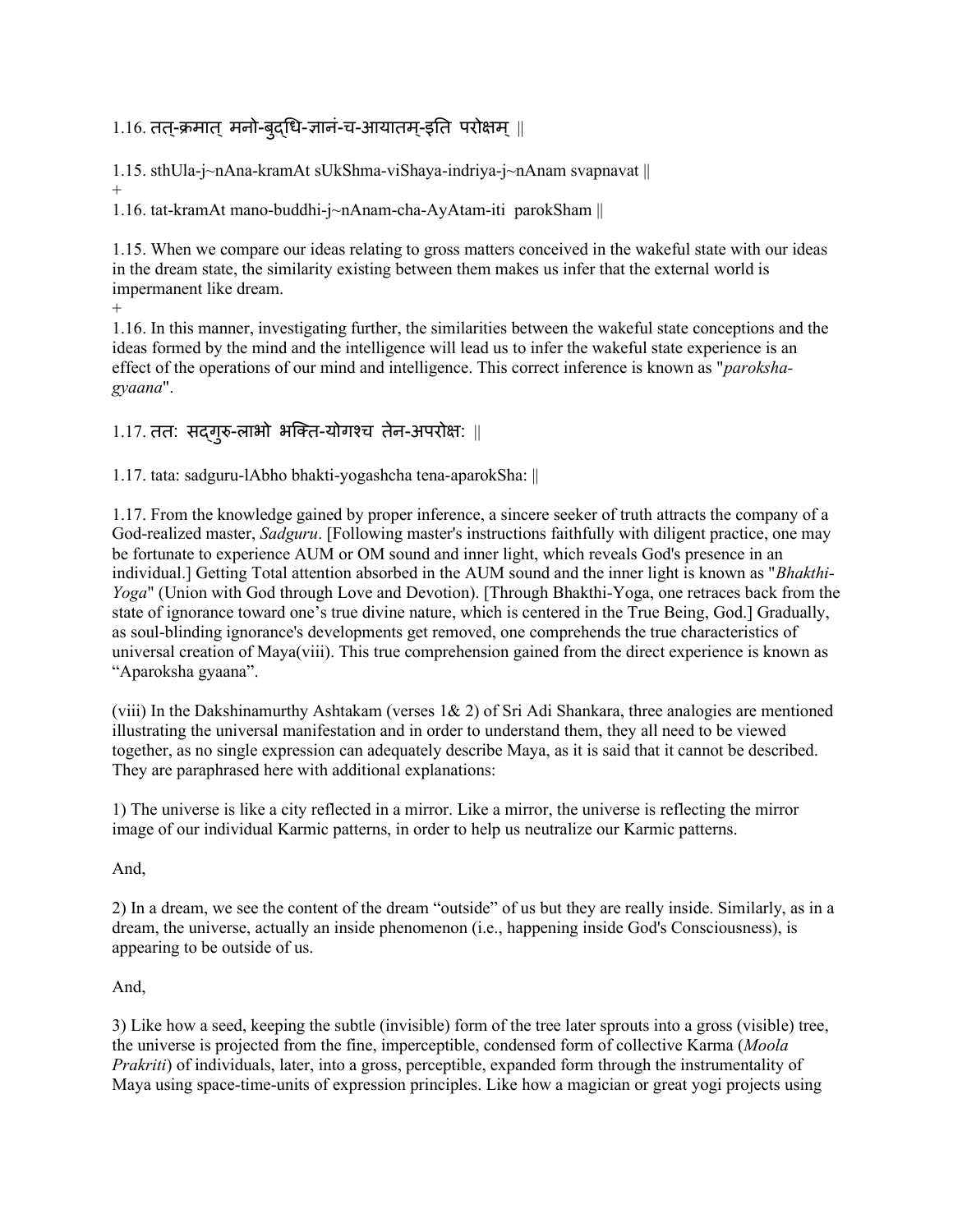their will-power and materialization powers, God projects this whole visible universe, using Maya, from fine, subtle form, with His immeasurable power.

 $1.18.$  यत्-आत्मन: परमात्मनि दर्शनं-तत: कैवल्यम् ||

1.18. yat-Atmana: paramAtmani darshanam-tata: kaivalyam ||

[After completely cleansed of the Karma (accumulated from the development of ignorance of one's own true nature), one attains the state of the reflected, soul-consciousness, above the influences of Maya.] In that state, one realizes that one's soul is a reference point (or a center) of the all-pervading God's Supreme Consciousness. Ultimately, one sacrifices oneself to God's Supreme Consciousness, abandoning the idea of one's separate existence, and becomes one integral whole, known as "Kaivalyam". ---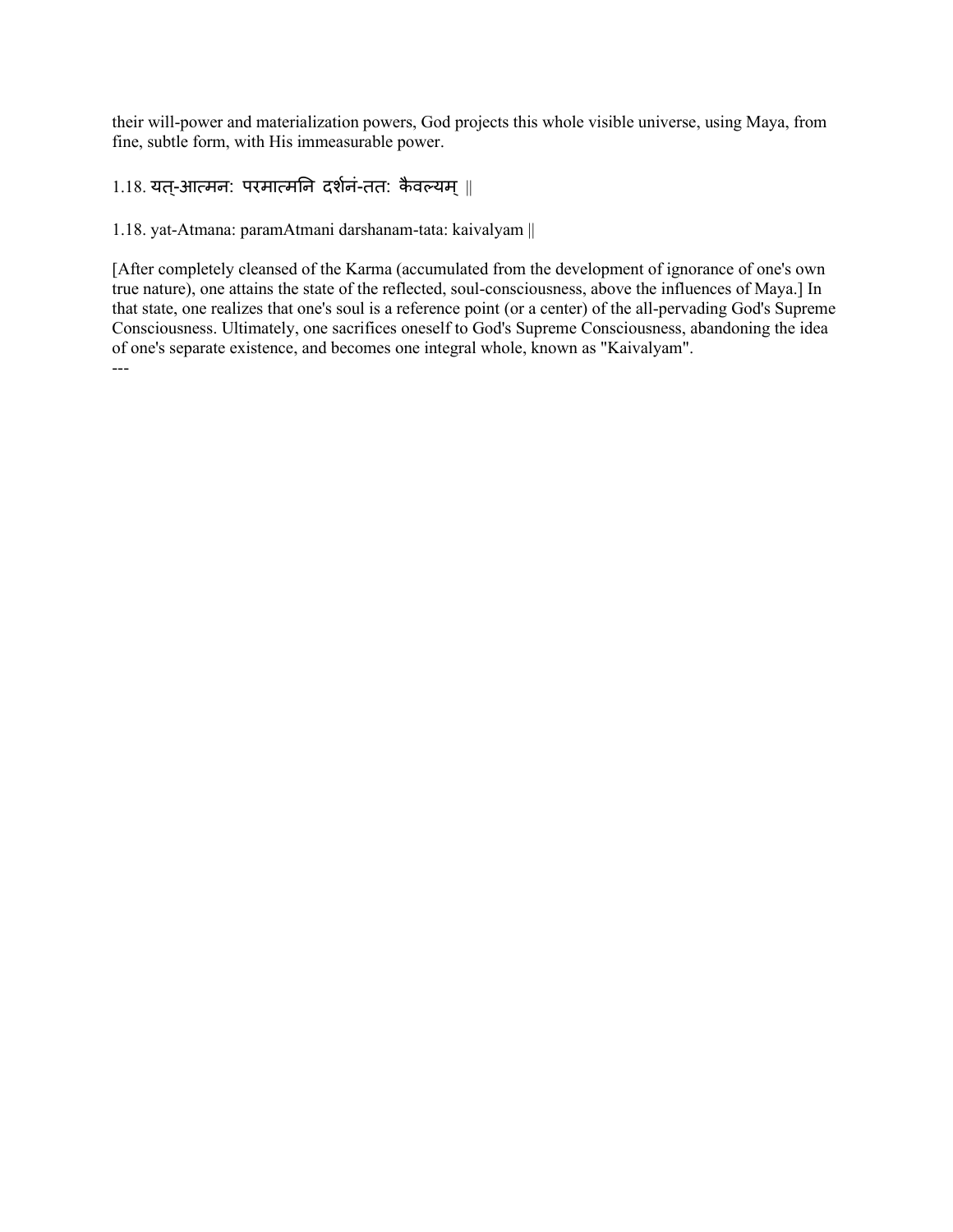### **II. अभीष्टि्- abhIShTam - The Goal**

## $2.1.$  अतो मुक्ति-जिज्ञासा ||

2.1. ato mukti-jig~nAsA ||

2.1. Therefore [after acquiring the inferential knowledge that one's actions are being bound and controlled by Maya, based on one's ignorance of their true nature], the Liberation from the bondage is being sought earnestly.

## 2.2. मुक्ति: स्वरूपे-अवस्थानम् ||

2.2. mukti: svarUpe-avasthAnam ||

2.2. Liberation is the state of permanently being in one's true nature.

## $2.3.$  तदा सर्वक्लेश-निवृत्ति: परमार्थ-सिद्धिश्च ||

2.3. tadA sarvaklesha-nivrutti: paramArtha-siddhishcha ||

2.3. Upon this Liberation, all troubles cease to bother and the ultimate aim of one's life is accomplished [along with the fulfillment of all of one's desires].

## $2.4.$  इतरत्र अपूर्ण-काम-जन्म-जन्मान्तर-व्यापि द:खम् ||

2.4. itaratra apUrNa-kAma-janma-janmAntara-vyApi duHkham ||

2.4. Otherwise (until Liberation), the incomplete fulfillment of desires will lead to repeated births filled with painful experiences.

#### 2.5. क्लेशो अविद्या-मातकृ : ||

+

 $2.6$ . भावे-अभावो अभावे भाव इत्येवं बोधो-अविद्या ||

2.5. klesho avidyA-mAtruka: ||

+ 2.6. bhAve-abhAvo abhAve bhAva ityevam bodho-avidyA ||

2.5. For all troubles, Ignorance [of one's true nature] is their mother, i.e., root-cause.

+

2.6. Incorrect or erroneous perception of considering 1) what is truly existing as non-existing and/or 2) what is truly non-existing as existing, is Ignorance.

```
2.7. तदेव-आवरण-विक्षेप-शक्ति-विशिष्टत्वात् क्षेत्रं-अस्मिता-अभिनिवेश-राग-दवेषाणाम् ||
+
2.8. तस्यावरण-शक्तेर्-अस्मिता-अभिनिवेशौ विक्षेप-शक्तेश्च राग-दवेषौ ||
+
```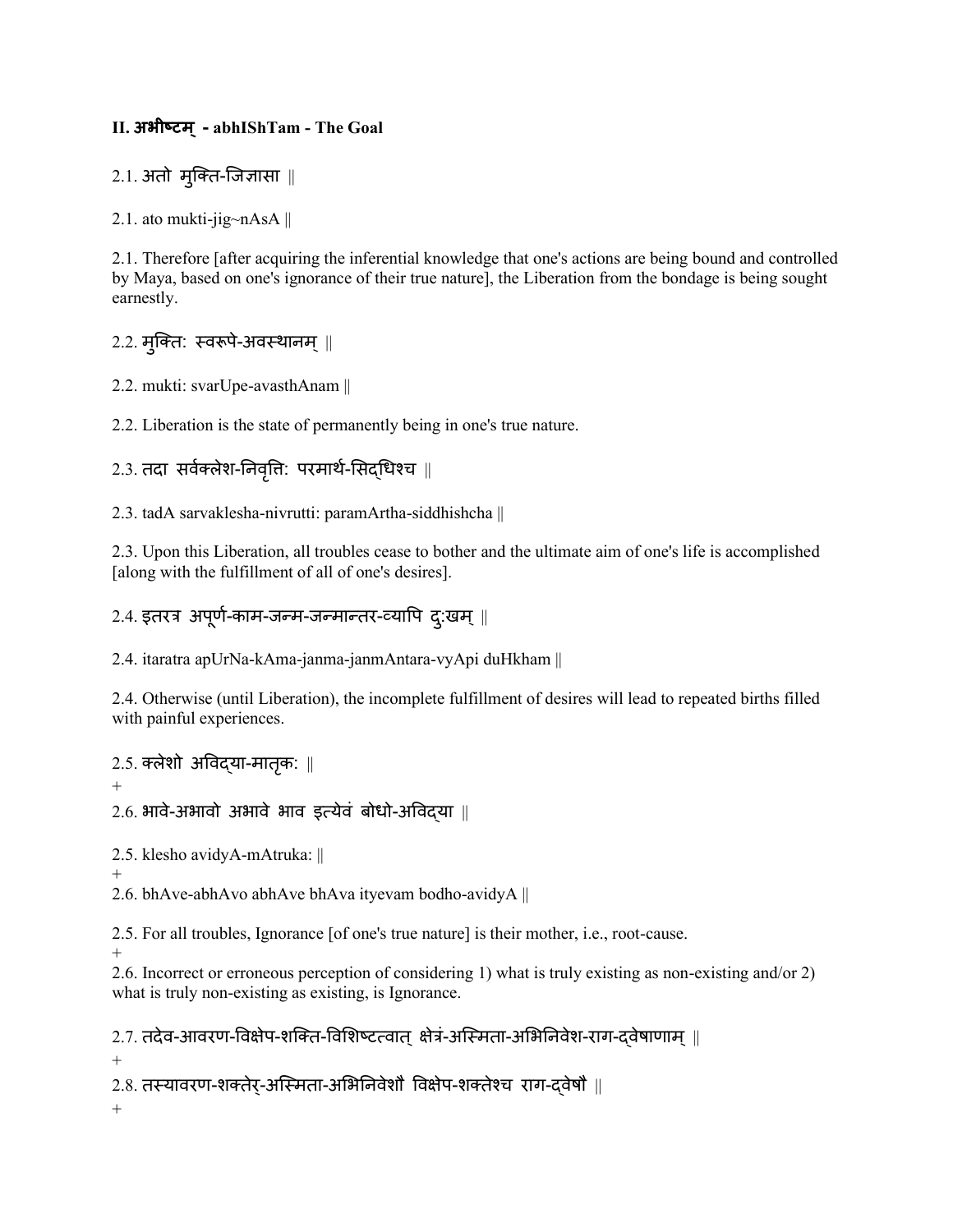2.9. स्व-स्वामि-शक्त्योर-अविविक्त-ज्ञानं-अस्मिता ॥

 $+$ 

2.10. प्राकृनतक-संस्कार-मात्रम-्अमभननिेश: ||

+ 2.11. सुखकर-विषय-तृष्णा राग: ||

+

 $2.12$ . दु:खकर-विषय-त्याग-तृष्णा द्वेष: ॥

2.7. tadeva-AvaraNa-vikShepa-shakti-vishiShTatvAt kShetram-asmitA-abhinivesha-rAga-dveShANAm ||  $+$ 

2.8. tasyAvaraNa-shakter-asmitA-abhiniveshau vikShepa-shakteshcha rAga-dveShau ||

+ 2.9. sva-svAmi-shaktyor-avivikta-j~nAnam-asmitA ||

+ 2.10. prAkrutika-samskAra-mAtram-abhinivesha: ||

+

2.11. sukhakara-viShaya-truShNA rAga: ||

+

2.12. duHkhakara-viShaya-tyAga-truShNA dveSha: ||

2.7. Ignorance, with its two properties of darkening and polarizing [inheriting from Maya for being its part], acts as the field that gives rise to Egoism, Life-tenacity, Attachment, and Aversion. +

2.8. The darkening properties of Ignorance give rise to Egoism and Life-tenacity, and the polarizing powers of Ignorance give rise to Attachment and Aversion.

+ 2.9. The knowledge resulting from incorrect discernment between the possessions (mind and matter) and the possessor (soul) is Egoism.

 $+$ 

2.10. Believing firmly that one's manifested life will continue to exist forever is Life-tenacity.

+ 2.11. The urge (thirst) to seek those that provide happiness is Attachment.

+

2.12. The urge (thirst) to relinquish those that provide pain is Aversion.

# $2.13.$  क्लेश-मूलं कर्म तदविपाक एव दु:खम् ||

2.13. klesha-mUlam karma tatvipAka eva duHkham ||

2.13. The troubles (mentioned in 2.7 - 2.12) are the root-cause for Karma-causing egoistic actions; The effect of Karma will lead to misery.

 $2.14.$  सर्व-दु:खानां निवृत्तिर्-इत्यर्थ: ||

+

 $2.15.$  निवृत्तौ-अपि-अनुवृत्ति-अभाव: परम: ||

2.14. sarva-duHkhAnAm nivruttir-ityartha: ||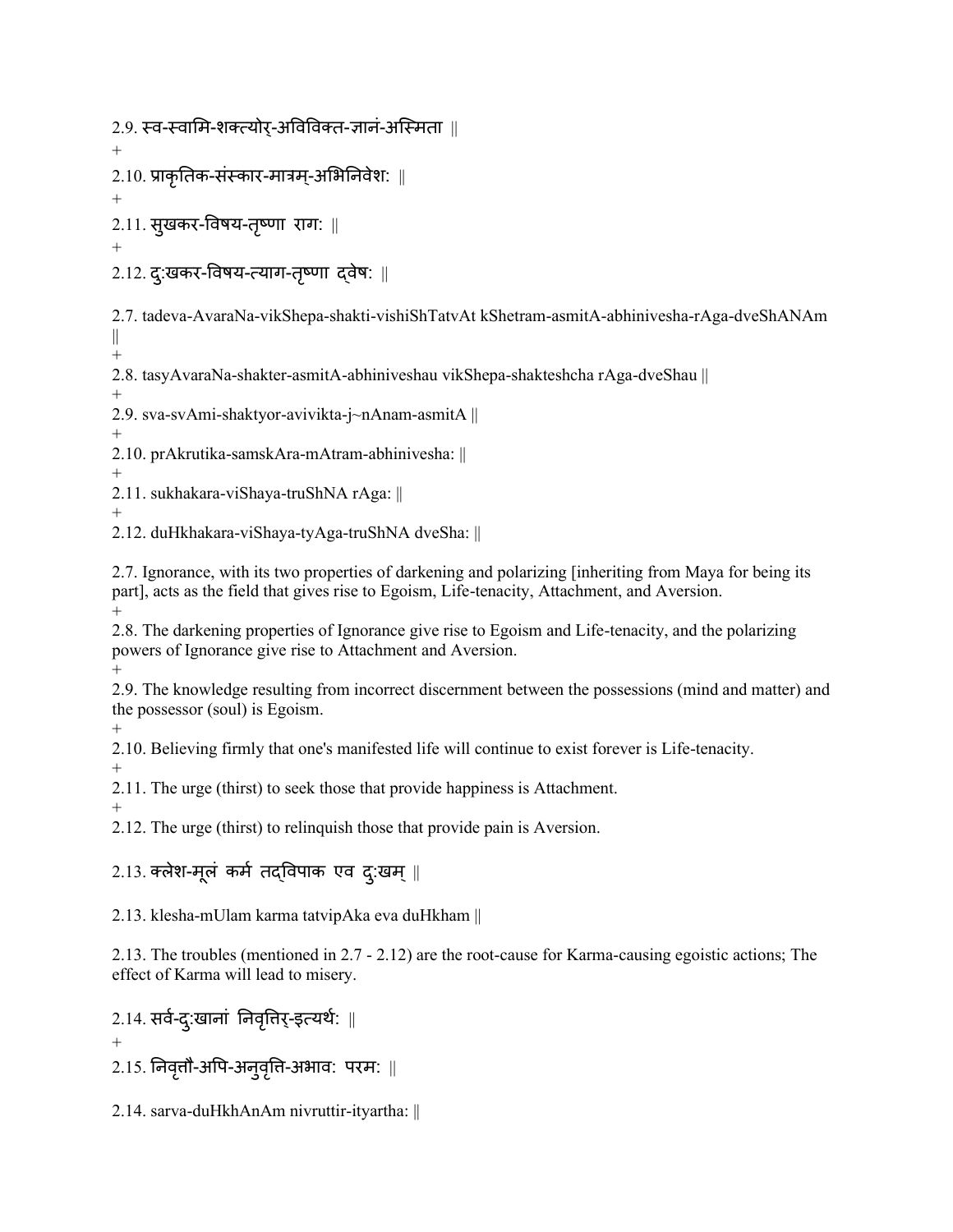$^{+}$ 

2.15. nivruttau-api-anuvrutti-abhAva: parama: ||

2.14. The purpose of life is to eradicate all troubles.

+ 2.15. The ultimate purpose is to completely stop troubles from their recurrence when they are removed.

 $2.16$ . सर्व-काम-पूर्णत्वे सर्व-द:ख-मूल-क्लेश-निवृत्ति: तदा परमार्थ-सिदधि: || +  $2.17.$  सत्-चित्-आनन्द-मयत्व-प्राप्तिर्-इति स्थिर-कामा: || +  $2.18.$  सद्गृरु-दत्त-साधन-प्रभावात् चित्तस्य प्रसाद एव-आनन्द: || +  $2.19.$  तत: सर्व-दु:खानां हानम्-तदा सर्व-भाव-उदय:-चित् || +  $2.20.$  तत आत्मनो नित्यत्व-उपलब्धि: सत $||$ +  $2.21.$  तदेव स्वरूपं पुरुषस्य || 2.16. sarva-kAma-pUrNatve sarva-duHkha-mUla-klesha-nivrutti: tadA paramArtha-siddhi: || + 2.17. sat-chit-Ananda-mayatva-prAptir-iti sthira-kAmA: || + 2.18. sadguru-datta-sAdhana-prabhAvAt chittasya prasAda eva-Ananda: || + 2.19. tata: sarva-duHkhAnAm hAnam-tadA sarva-bhAva-udaya:-chit || + 2.20. tata Atmano nityatva-upalabdhi: sat || + 2.21. tadeva svarUpam puruShasya || 2.16. When all desires get fulfilled, all miseries and their causative troubles are eradicated and the ultimate goal of life is attained. + 2.17. Attaining the nature of "sat (Existence) - chit (Consciousness) - Ananda (Bliss)" is the true and constant desire of the heart. + 2.18. With the grace of Sadguru, practicing diligently guru's instructions results in attaining calmness in the heart. The Bliss (Ananda) exudes from that peaceful heart. + 2.19. Upon attaining Bliss, all troubles will cease and this gives rise to the expansion of one's consciousness leading to experiencing the all-pervading universal Consciousness (chit). + 2.20. After experiencing the universal Consciousness, the ever-lasting, eternal nature of the soul is comprehended, which is Existence (sat).  $+$ 

2.21. That [the nature of "sat (Existence) - chit (Consciousness) - Ananda (Bliss)"] is one's true nature.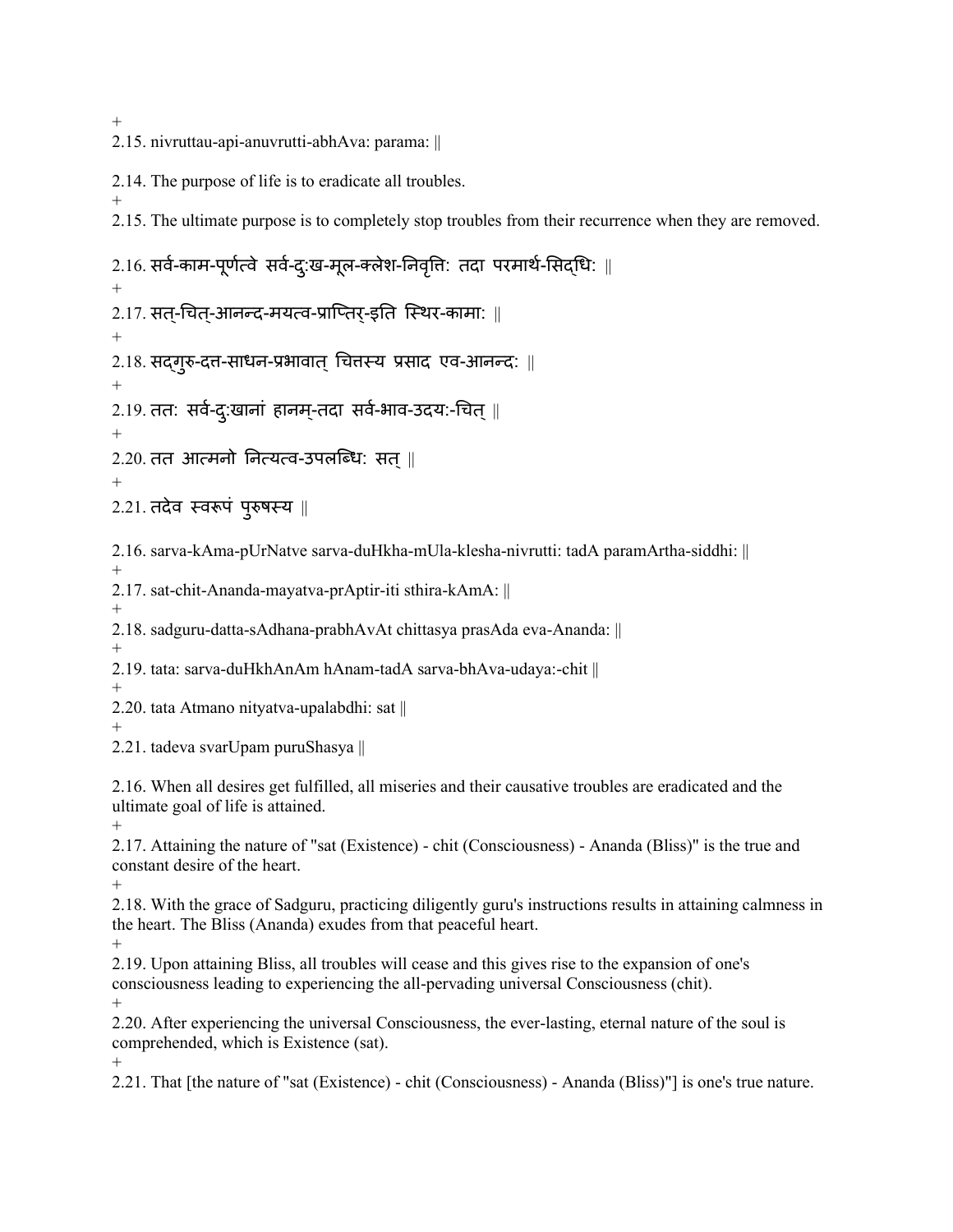# 2.22. तदा सर्व-काम-पूर्णो-परमार्थ-सिद्धिकात् गुणानाम्-प्रतिप्रसव आत्मन: स्वरूप-प्रतिष्ठा, तदेव कैवल्यम् ||

2.22. tadA sarva-kAma-pUrNo-paramArtha-siddhikAt guNAnAm-pratiprasava Atmana: svarUpapratiShThA, tadeva kaivalyam ||

2.22. When 1) all desires are completely fulfilled, 2) the ultimate goal of life is attained and 3) the Gunas, having finished their duty, return back to their origin (unmanifest *Moola-Prakriti*), and 4) permanently established in soul's true nature of being united with God's Consciousness, the resulting state is the final Liberation known as "Kaivalyam" (unification of soul with God). ---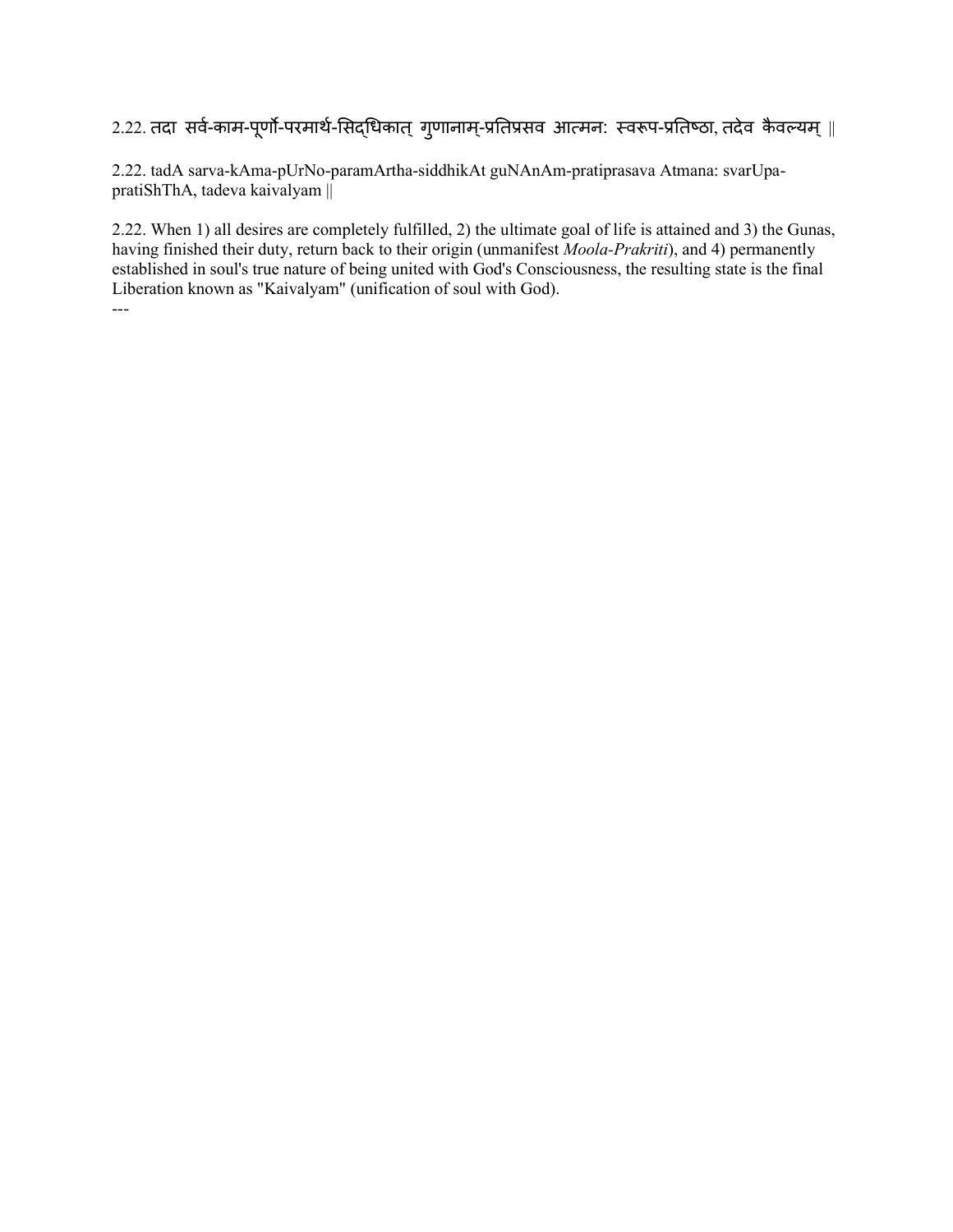#### **III. साधनि्- sAdhanam - The Procedure**

3.1. तप: स्िाध्याय-ब्रह्मननिानानन यज्ञ: ||

+

 $3.2.$  मात्रा-स्पर्शेषु तितिक्षा तप: ||

+

3.3. आत्म-तत्व-उपदेश-श्रवण-मनन-निदिध्यासनं-एव स्वाध्याय: ॥

+

3.4. प्रणव-शब्द एव पन्था ब्रहमण: तस्मिन आत्म-समर्पणं ब्रहमनिधानम ||

3.1. tapa: svAdhyAya-brahmanidhAnAni yag~na: ||

+ 3.2. mAtrA-sparsheShu titikShA tapa: ||

+

3.3. Atma-tatva-upadesha-shravaNa-manana-nididhyAsanam-eva svAdhyAya: ||

+

3.4. praNava-shabda eva panthA brahmaNa: tasmin Atma-samarpaNam brahmanidhAnam ||

3.1. Penance (*Tapas*), Spiritual self-study (*Swadhyaya*), and Surrendering to God (*Brahmanidhana*) are the Sacrifices(i).

+

3.2. Patient endurance of material sensations [of cold, heat, pleasure, or pain, etc.] is Penance. +

3.3. Spiritual self-study consists of 1) listening to or reading the spiritual concepts, 2) pondering over those concepts and their relevance to oneself (Self-inquiry), and 3) forming true conceptions about them firmly in mind.

+ 3.4. The cosmic sound of AUM (*Pranava*) is the only path to God; Offering (or merging) one's limited consciousness into that cosmic sound of AUM is Surrendering to God.

(i) Here the Sanskrit word used, "*Yagyaa*", does not refer to the Vedic sacrifices, performed as a fire ceremony with oblations are put in the fire while mantras are chanted. In this context, "*Yagyaa*" is used to refer to those actions that we perform with our energy, which is an fire aspect of the Five Elemental Principles [See 1.7], as acts of sacrifice towards restoring back to its source (God).

 $3.5.$  श्रद्धा-वीर्य-स्मृति-समाधि-अनुष्ठानात् तस्य-आविर्भव:  $\parallel$ 

+

 $3.6.$  स्वभावज-प्रेम्ण: वेग-तीव्रता श्रद्धा ||

3.5. shraddhA-vIrya-smruti-samAdhi-anuShThAnAt tasya-Avirbhava: ||

+

3.6. svabhAvaja-premNa: vega-tIvratA shraddhA ||

3.5. The proper cultivation of 1) Faith [in oneself to be a spiritual being], 2) Moral Courage, 3) Remembrance [of the spiritual relation of oneself with God], and 4) Samadhi [Union of soulconsciousness with God-Consciousness] enables one to experience the Cosmic sound of AUM. +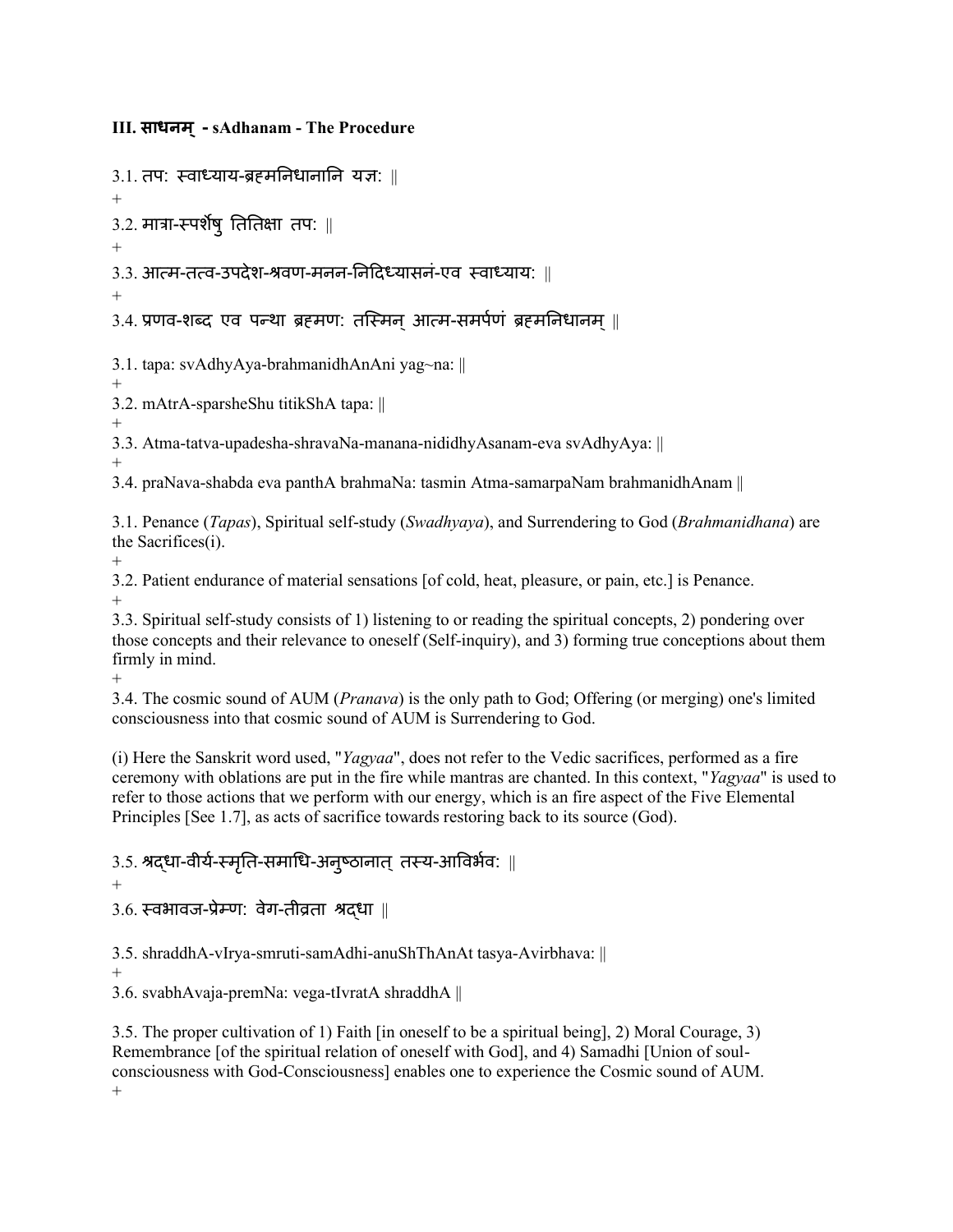3.6. The Faith is developed by intensifying the heart's innate love [which is present in every living-being as God's force of attraction, propelling it towards restoring it back to wholeness]

```
3.7. श्रद्धा-सेवित-सद्गुरो: स्वभावज-उपदेश-पालने वीर्य-लाभ: ||
+
3.8. सर्व एव गूरव: सन्ताप-हारका: संशयच्-छेदका: शान्ति-प्रदायका: |
सत् तत्संग: ब्रहमवत् करणीय:, विपरीतम्-असत् विषवद-वर्जनीयम् ||
```

```
Quote (in 3.8 commentary):
अप्सु देवो मनुष्याणां दिवि देवो मनीषिणाम् |
काष्ठ-लोष्ट्रेषु मूर्खाणां युक्तस्य-आत्मनि देवता ||
```

```
3.7. shraddhA-sevita-sadguro: svabhAvaja-upadesha-pAlane vIrya-lAbha: || 
+
3.8. sarva eva gurava: santApa-hArakA: samshayach-ChedakA: shAnti-pradAyakA: |
```
sat tatsa~Nga: brahmavat karaNIya:, viparItam-asat viShavad-varjanIyam ||

Quote (in 3.8 commentary): apsu devo manuShyANAm divi devo manIShiNAm | kAShTha-loShTreShu mUrkhANAm yuktasya-Atmani devatA ||

3.7. With an intensified innate love of the heart, practicing faithfully Sat-Guru's instructions, given spontaneously and freely, will help develop Moral courage. +

3.8. Those that 1) relieve miseries 2) remove doubts and 3) bestow peace are associated with "sat" (Truth) since they perform God-like work (i.e., they lead us towards God), and they are to be approached with affection and respect as "Guru"(ii); Whereas the opposites of any of these three criteria (i.e., cause miseries, increase doubts, or disturb the peace) should be avoided poison-like, as these are associated with "asat" (falsehood).

Quote (in 3.8 commentary):

Some worship the water element as deity; while the learned consider the astral beings ["*Devas*"] as deities; the ignorant worship deities in wood and stone; and the Yogis worship God in one's own soul (iii).

(ii) God, the Supreme Guru, pervades the entire creation, and the reference to "guru" here not only refers to human forms but also to other animate or inanimate forms (books, guidance, things, mantras, temples, rivers, holy waters, habits, thoughts, attitudes, relations, etc.). A similar reference also applies to those that are to be avoided based on the opposite criteria.

(iii) Although the circumstances occur corresponding to our mental states suitable for our evolution, those who have their innate love unfolded will be able to attune to Nature's guidance based on the triple selection criteria outlined above. Without that love unfolded, we tend to base our decisions on different criteria than these above mentioned and the outcome leads to suffering.

```
3.9. तद्-वीर्यं यम-नियम-अनुष्ठानात् द्रुढ-भूमि: \parallel+
3.10. अदहंसा-सत्य-अस्तेय-ब्रह्मियण-अपररग्रह-आदयो यम: ||
```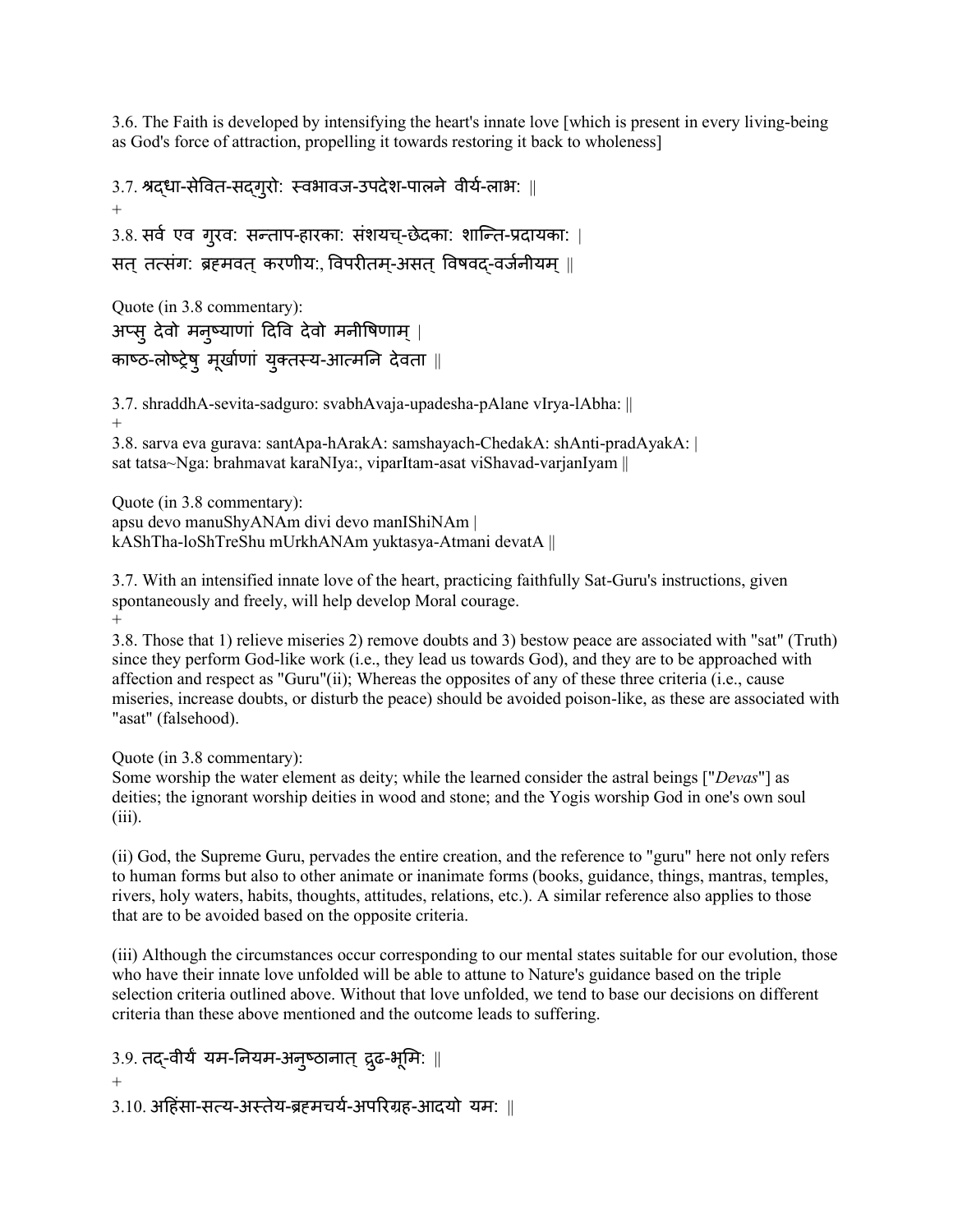$3.11.$  शौच-सन्तोष-सद्गुरु-उपदेश-पालन-आदय: नियम: ||

3.9. tad-vIryam yama-niyama-anuShThAnAt druDha-bhUmi: ||

+

3.10. ahimsA-satya-asteya-brahmacharya-aparigraha-Adayo yama: ||

+ 3.11. shaucha-santoSha-sadguru-upadesha-pAlana-Adaya: niyama: ||

3.9. That Moral courage gets strengthened by the cultivation and actualization of practices of restraints ("Yama") and observances ("Niyama").

 $+$ 

3.10. The practices of restraints ("Yama") include cultivation of harmlessness, truthfulness, non-stealing, self-control and right use of vital forces, and nonattachment (iv).  $+$ 

3.11. The practices of observances ("Niyama") include cultivation of [inner & outer] purity, soulcontentment, and practicing Sat-Guru's instructions obediently.

(iv) Here "truthfulness" and "self-control and right use of vital forces" are classified under the practices to be "restrained" or "avoided" with the adaptation that "truthfulness" implies "avoiding falsehood" and "self-control and right use of vital forces" implies "avoiding misconduct".

```
3.12. तत: पाश-क्षय: \parallel+
3.13. घृणा-लज्जा-भय-शोक-जुगुप्सा-जाति-कुल-माना: पाश-अष्टकम् ||
+
3.14. तदा चित्तस्य महत्त्वं वीरत्वं वा ||
+
3.15. गार्हस्थ्य-आश्रम-उपयोग्य-आसन-प्राणायाम-प्रत्याहार-साधनेषु योग्यता च \parallel+
3.16. स्थिर-सूखं-आसनम् ||
+
3.17. प्राणानां संयम: प्राणायाम: \parallel+
3.18. इन्द्रियाणाम्-अन्त-र्मुखत्वं प्रत्याहार: ||
3.12. tata: pAsha-kShaya: ||
+
3.13. ghruNA-lajjA-bhaya-shoka-jugupsA-jAti-kula-mAnA: pAsha-aShTakam ||
+
3.14. tadA chittasya mahatvam vIratvam vA ||
+
3.15. gArhasthya-Ashrama-upayogya-Asana-prANAyAma-pratyAhAra-sAdhaneShu yogyatA cha || 
+
3.16. sthira-sukham-Asanam ||
+
3.17. prANAnAm samyama: prANAyAma: ||
```
 $+$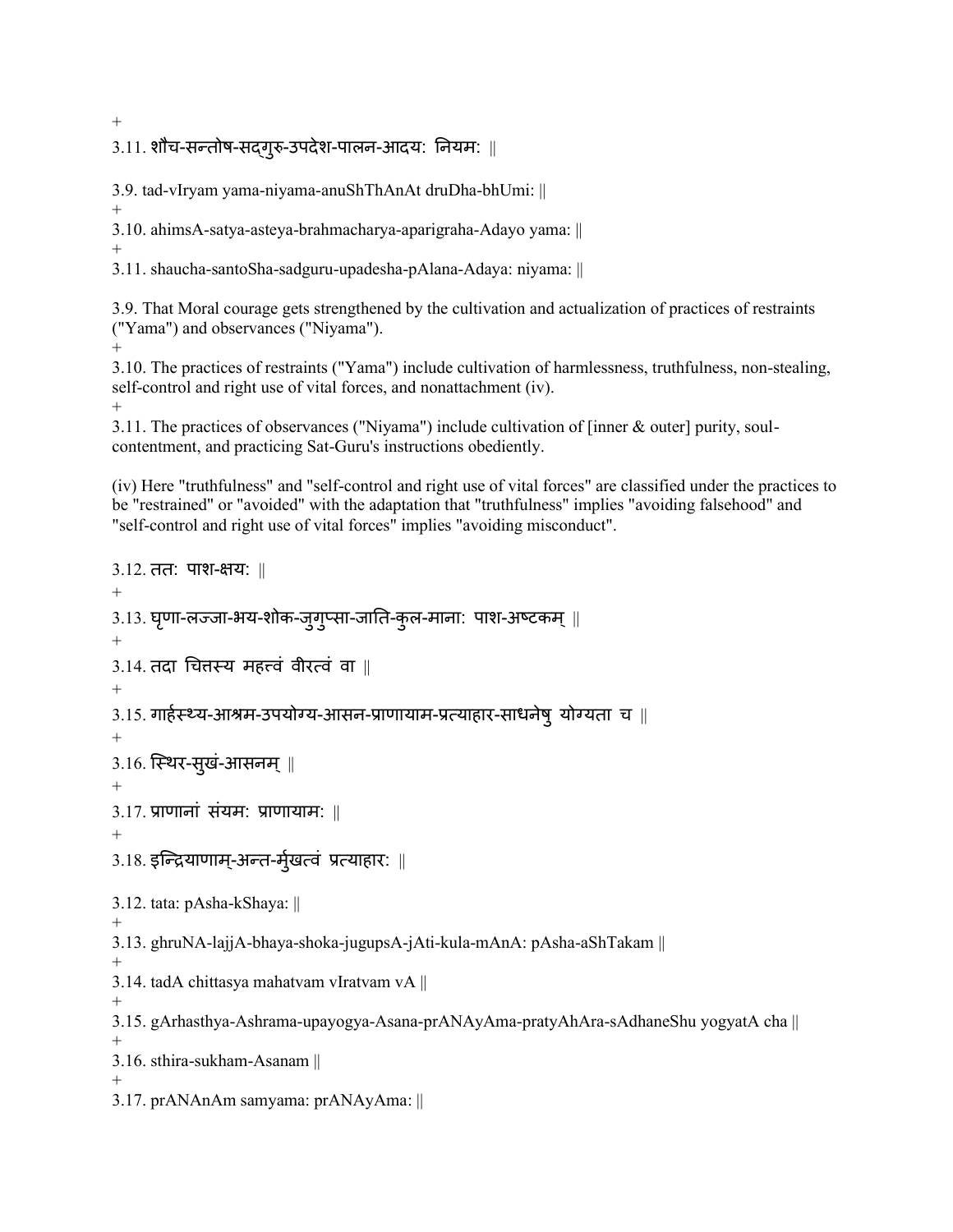$^{+}$ 

3.18. indriyANAm-anta-rmukhatvam pratyAhAra: ||

3.12. When Moral courage is strengthened firmly, the binding Karmic snares get removed. +

3.13. Hatred, Immaturity, Fear, Sorrow, Condemnation, Racial pride, Clan pride, and Pride of oneself are the eight Karmic snares.

+

3.14. When these Karmic snares get removed, the Heart expresses its innate magnanimous nature or valor.

 $+$ 

3.15. In that stage [when the Heart becomes magnanimous], one becomes fit for living a Nature-attuned spiritual life conducive to perform the practices of Posture (Asana), Life-force control (Pranayama), and Inward flow of energy (Pratyaahara).

+

3.16. Posture (Asana) is to remain steady and comfortable.

+

3.17. The proper control of the flow of Life-forces in our body [through breath-control or other means] is Life-force control (Pranayama) (v).

+

3.18. The reversal of the outward flow of the senses (which are sense-objects oriented) to flow inwardly towards one's soul is Inward flow of energy (Pratyaahara).

(v) By the practice of Pranayama, the natural bodily decay due to involuntary actions of heart, lungs, and other vital organs can be arrested that will help extend the duration of life; and that will allow more time to fulfill the necessary duties and desires. In addition, there are other benefits, as mentioned in Patanjali Yoga Sutras (2.52 & 2.53):

PYS 2.52. With the mastery of Pranayama, the inner light is unveiled.

PYS 2.53. The mastery of Pranayama prepares the mind to be focused.

 $3.19.$  चित्त-प्रसादे सति सर्व-भाव-उदय: स्मृति:  $\parallel$ 

+

 $3.20.$  तदेव-अर्थमात्र-निर्भासं स्वरूप-शून्यमिव समाधि: ||

+

3.21. तत: संयमस्-तस्मात् ब्रहम-प्रकाशक-प्रणव-शब्द-अन्अव: ॥

+

3.22. तस्मिन्-आत्मनो योगो भक्ति-योगस्-तदा दिव्यत्वम् ||

3.19. chitta-prasAde sati sarva-bhAva-udaya: smruti: ||

+ 3.20. tadeva-arthamAtra-nirbhAsam svarUpa-shUnyamiva samAdhi: ||

+

3.21. tata: samyamas-tasmAt brahma-prakAshaka-praNava-shabda-anubhava: ||

+

3.22. tasmin-Atmano yogo bhakti-yogas-tadA divyatvam ||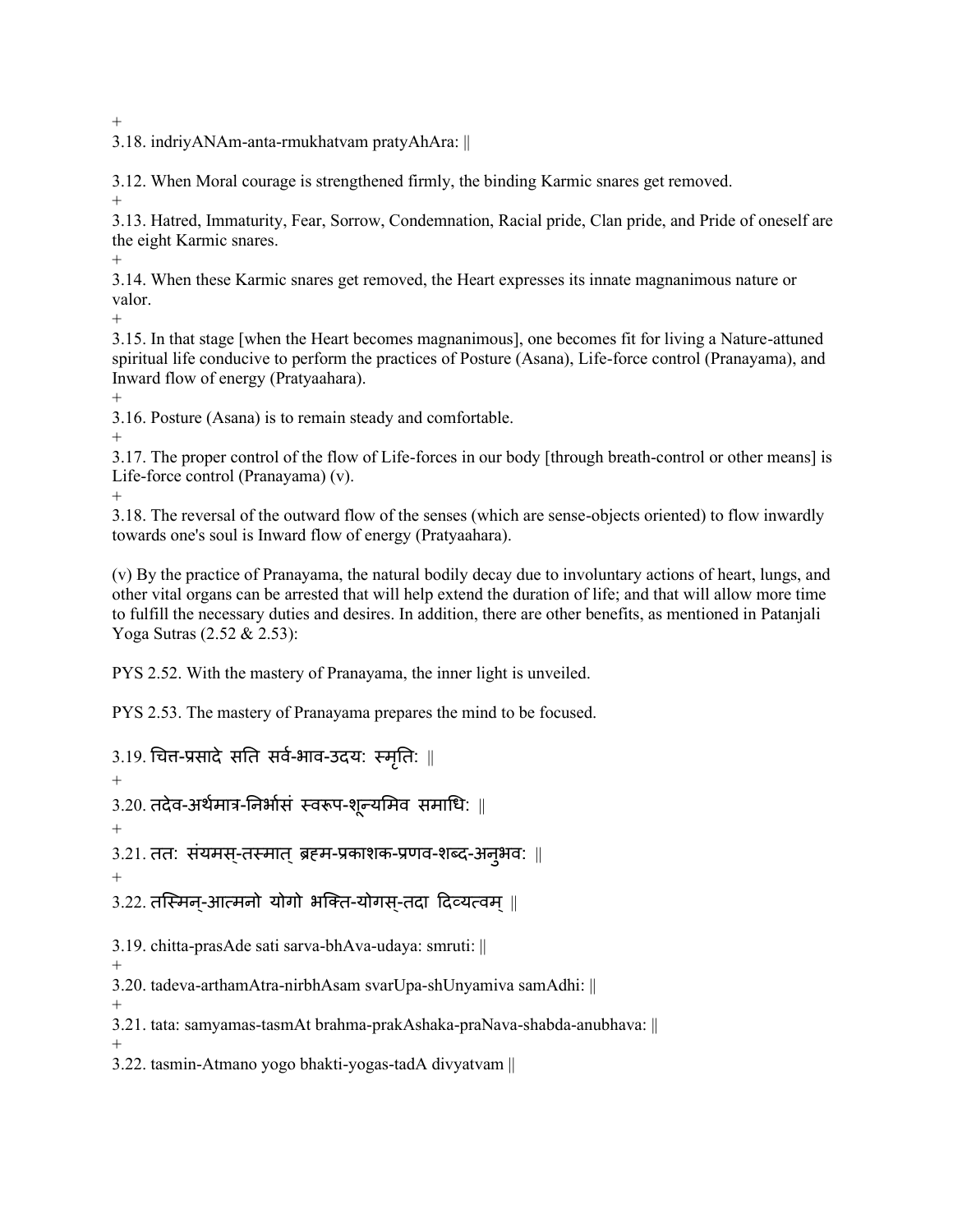3.19. When the heart becomes calm, the individual awareness starts to expand and one will be able to conceive or feel all things of the creation in one's heart, which is called Remembrance [of the spiritual relation of oneself with God].

+

3.20. By meditation, when one becomes completely identified with the universal consciousness as if devoid of one's individuality, the Samadhi state [Union of soul-consciousness with God-Consciousness] is attained.

3.21. Continuing Samyama-meditation (vi) on that Samadhi state will enable one to experience the Cosmic sound of AUM, which is the evidential representation of God.

+

+

3.22. Merging oneself in the Cosmic sound of AUM, through Samyama-meditation, is known as "Bhakthi-Yoga" (Union with God through Love and Devotion). Through this, our innate divinity starts unfolding.

(vi) The word "Samyama" refers to a combination of Concentration, Meditation, and Samadhi. In the Patanjali Yoga Sutras (PYS 3.1 - 3.4), these were defined as follows:

PYS 3.1. Fixing attention in one place [or aspect] without wavering is Concentration.

PYS 3.2. On the chosen object, unwavering concentration for contemplation is Meditation.

PYS 3.3. The meditated object self-shining itself [or revealing itself as it is] of its true reality without any form is Samadhi.

PYS 3.4. The above three [PYS 3.1 - 3.3] taken together is known as "Samyama" (Mastery of meditative contemplation).

 $3.23.$  मृढ-विक्षिप्त-क्षिप्त-एकाग्र-निरुद्धाश्-चित्त-भेदास्-ततो-जाति-अन्तर-परिणाम:  $\parallel$ 

3.23. mUDha-vikShipta-kShipta-ekAgra-niruddhAsh-chitta-bhedAs-tato-jAti-antara-pariNAma: ||

3.23. The states of the evolution of the heart (mind) are classified into five states: 1) Dark state 2) Propelled state 3) Steady state 4) Devoted state and 5) Clean state.

3.24. मूढ-चित्तस्य विपर्यय-वृत्ति-वशाद् जीवस्य शूद्रत्वम्, तदा ब्रहमण: कला-मात्र-इन्द्रिय-ग्राह्य-स्थूल-विषय-प्रकाशात कलि: ||

3.24. mUDha-chittasya viparyaya-vrutti-vashAd jIvasya shUdratvam, tadA brahmaNa: kalA-mAtraindriya-grAhya-sthUla-viShaya-prakAshAt kali: ||

3.24. The heart (mind) that considers the sense-perceptible gross material things, of the first visible realm of God's creation, as real is in the "Dark state", which tends to have the mental operation of "Illusion" [incomplete or inaccurate perception]. In this state, human beings are said to belong to the "Servant class" [since they provide service to others]. When those in this Dark state become the majority in a solar system, that era (yuga) is referred to as the "Dark Age" (intellectually deficient and spiritually unaware) in the four-yuga cycle.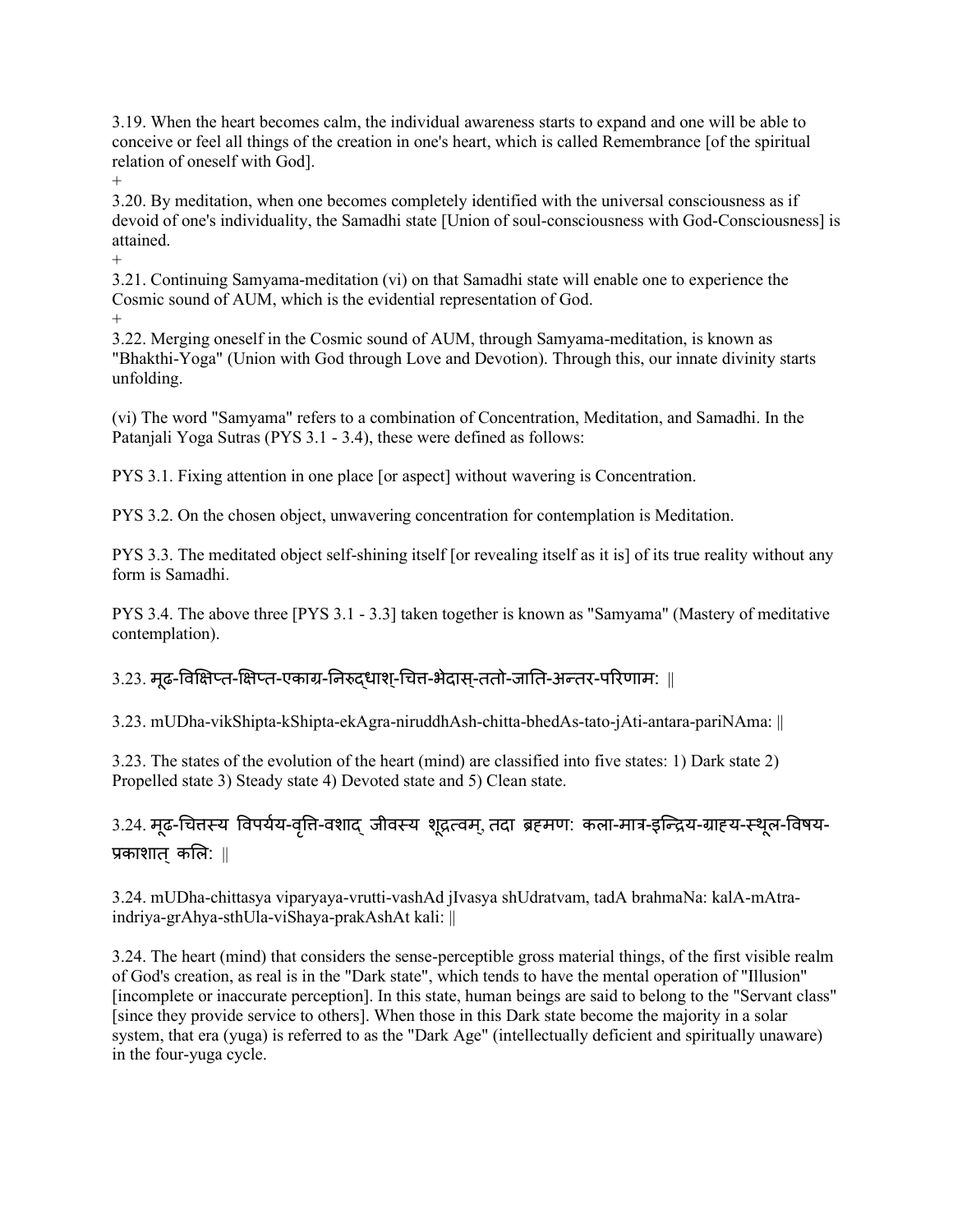3.25. ब्रहमण: प्रथम-पाद-पूर्णत्वे दवितीय-सूक्ष्म-विषय-ज्ञाना-प्राप्त-संधिकाले चित्तस्य विक्षेपस्-तदा प्रमाण-

वृत्ति-वशात् क्षत्रियत्वम् ||

+

 $3.26$ . तत: सदगुरु-लाभो भक्ति-योगश्च तदा-लोकान्तर-गमनम् ||

3.25. brahmaNa: prathama-pAda-pUrNatve dvitIya-sUkShma-viShaya-j~nAnA-prApta-sandhikAle chittasya vikShepas-tadA pramANa-vrutti-vashAt kShatriyatvam || +

3.26. tata: sadguru-lAbho bhakti-yogashcha tadA-lokAntara-gamanam ||

3.25. After experiencing the first realm of God's creation [with the gross matter], human beings are driven to gain the ability to comprehend the subtle-phenomenon, which is characteristic of the second realm of God's creation. During that transition period, the Heart gets transformed to the "Propelled state". In this state, the Heart tends to have the mental operation of "Knowledge gatherers"\*. In this state, human beings are said to belong to the "Military class" [since they struggle to establish truth]. +

3.26. From the knowledge gained, when one struggles to establish the truth, that person attracts the company of a God-realized master, Sadguru. Following master's instructions faithfully with diligent practice, through the experience of AUM or OM sound and inner light, getting completely absorbed in that AUM sound and inner light, which is known as "Bhakthi-Yoga" (Union with God through Love and Devotion), one starts to gradually go through various realms [See 1.13], retracing back from the state of ignorance toward the True Being, God.

\* - The definition of "Knowledge gatherers" ("Pramana") Mental Operation, from Patanjali Yoga Sutras: PYS 1.7. Direct sense perception, Inference by indications, Knowledge gathered from Scriptures [reliable sources] are the three means of Gathering Knowledge.

#### 3.27. भूः-भुिः-स्िः-महः-जनः-तप: सत्यम-्इनत सप्त लोका: ||

3.27. bhU:-bhuva:-sva:-maha:-jana:-tapa: satyam-iti sapta lokA: ||

3.27. The seven macrocosmic realms are also known as Swargas or Lokas and they are:

- 1) Realm of gross matter or Bhuloka
- 2) Realm of vital life forces, the astral sphere or Bhuvarloka
- 3) Realm of electricities and magnetic auras or Suvarloka
- 4) Realm of primordial nature or Mahaloka
- 5) Realm of spiritual reflection or Janaloka
- 6) Realm of the influential Spirit of God or Tapaloka
- 7) Realm of God or Satyaloka.

3.28. भृव-लोके ब्रहमण: दवितीय-पाद-सुक्ष्मान्त-र्जगत-प्रकाशाद दवापर:, जीवस्य दविजत्वं-च, तदा चित्तस्य क्षिप्तत्वात्-तस्य वृत्ति-र्विकल्प: ||

3.28. bhuvar-loke brahmaNa: dvitIya-pAda-sUkShmAntar-jagat-prakAshAd dvApara:, jIvasya dvijatvam-cha, tadA chittasya kShiptatvAt-tasya vruttir-vikalpa: ||

3.28. In the second ascending realm of God's creation where the inner world with subtle-phenomenon, such as vital life forces, becomes comprehensible, the heart (mind) transforms to "Steady state", which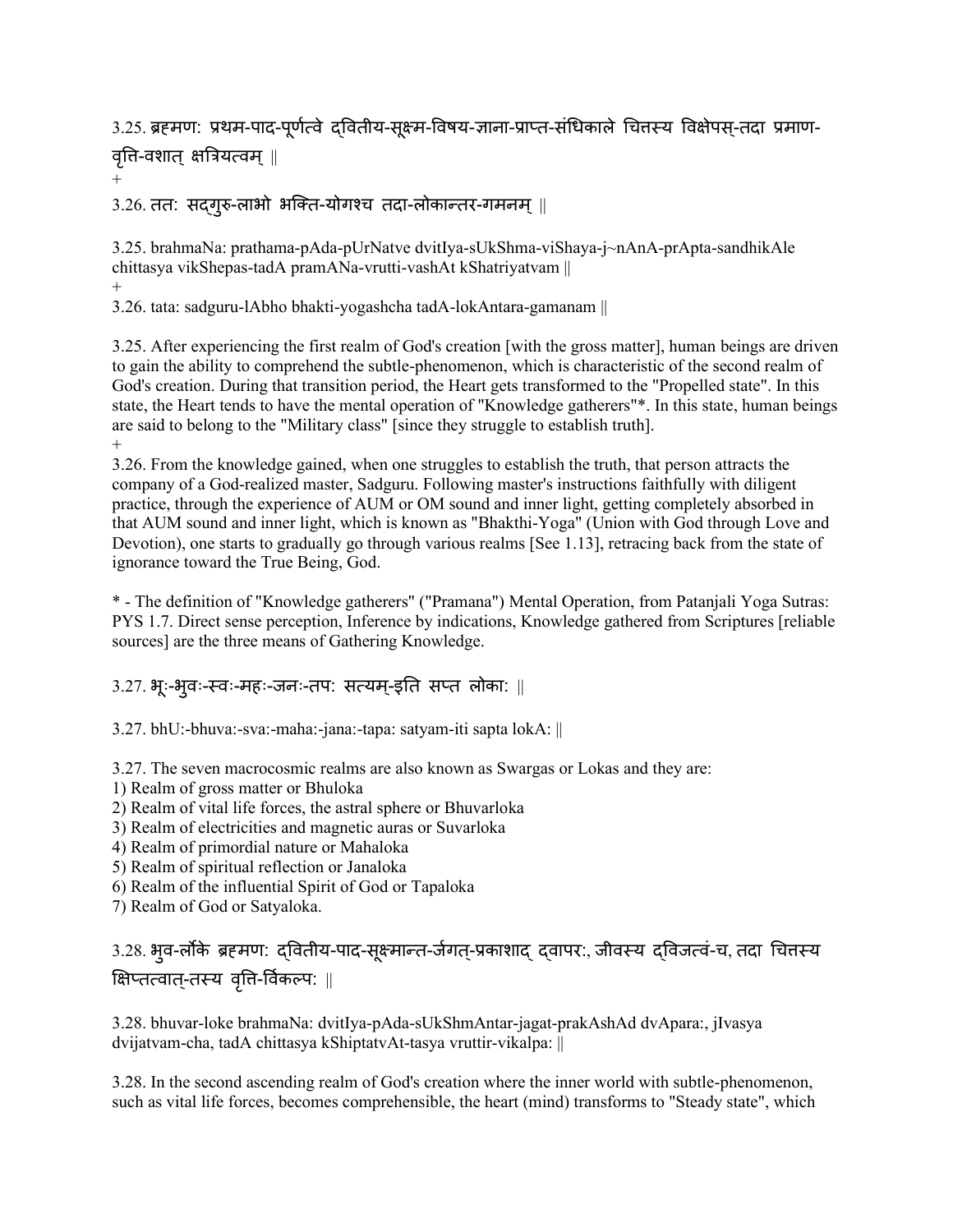tends to have the mental operation of "Imagination\*" ("Vikalpa"). In this state, the human beings are said to belong to "Twice-born" [since they enter into the higher subtle-realms from the lower gross-realm]. When those in this state become the majority in a solar system, that era (yuga) is referred to as "Dwapara Yuga" (intellectual powers and spiritual awareness increase; material-energy era) in the four-yuga cycle.

\* - The definition of "Imagination" ("Vikalpa") Mental Operation, from Patanjali Yoga Sutras: PYS 1.9. Imaginations are entirely mental concepts and subjective perceptions not based on anything that exists.

3.29. स्वर्गे चित्तस्य-एकाग्र-तया वृत्ति: स्मृतिस्-तत: ब्रहमणस्-तृतीय-पाद-जगत्-कारण-प्रकृति-ज्ञान-वशात् त्रेता, तदा विप्रत्वं जीवस्य  $\parallel$ 

3.29. svarge chittasya-ekAgra-tayA vrutti: smrutis-tata: brahmaNas-trutIya-pAda-jagat-kAraNa-prakrutij~nAna-vashAt tretA, tadA vipratvam jIvasya ||

3.29. In the third ascending realm of God's creation where the cause of the universe and Nature's processes are clearly comprehensible, the heart (mind) transforms to "Devoted state", which tends to have the mental operation of "Remembrance\*" ("Smruti"). In this state, human beings are said to belong to "Wise" class [since they have near-perfect knowledge of God and the universe]. When those in this state become the majority in a solar system, that era (yuga) is referred to as "Treta Yuga" (intellectual powers and spiritual awareness highly developed; mental-energy era) in the four-yuga cycle.

\* - Definition of "Remembrance" ("Smruti") Mental Operation, from Patanjali Yoga Sutras: PYS 1.11. Remembrance is those previous experiences that remain undiminished in memory.

3.30. मह-लोंके चित्तस्य निरुद्धत्वात्-तस्य वृत्ति-र्निद्रा तत: सर्व-विकार-अभावे ब्रहमवत् स्वात्म-अनुभवात् ब्रहमणत्वं-तदा-ब्रहमणस्-त्रीयांश-सत्-पदार्थ-प्रकाशात् सत्यम् ||

3.30. mahar-loke chittasya niruddhatvAt-tasya vruttir-nidrA tata: sarva-vikAra-abhAve brahmavat svAtma-anubhavAt brahmaNatvam-tadA-brahmaNas-turIyAmsha-sat-padArtha-prakAshAt satyam ||

3.30. In the fourth ascending realm of God's creation where God, the Ultimate Truth, is comprehensible when the heart (mind) transforms to "Clean state", which tends to have the mental operation of "Sleep\*" ("Nidra") [the thoughts are absent and the mind is dissolved]. In this state, the human beings are said to belong to "Brahmana" [God-realized] since they experience God's consciousness through their own realization, transcending Maya and all of its modifications in the Creation. When those in this state become the majority in a solar system, that era (yuga) is referred to as "Satya Yuga" (Full spiritual awareness is present) in the four-yuga cycle.

\* - Definition of "Sleep" ("Nidra") Mental Operation, from Patanjali Yoga Sutras: PYS 1.10. The mental operation that intends for experiencing unawareness of self-consciousness is Sleep.

 $3.31.$  तदपि संन्यासान् माया-अतित-जन-लोकस्थे मुक्त-संन्यासी || + 3.32. तत: िैतन्य-प्रकदित-तपो-लोके आत्मनो-अपर्ण ात्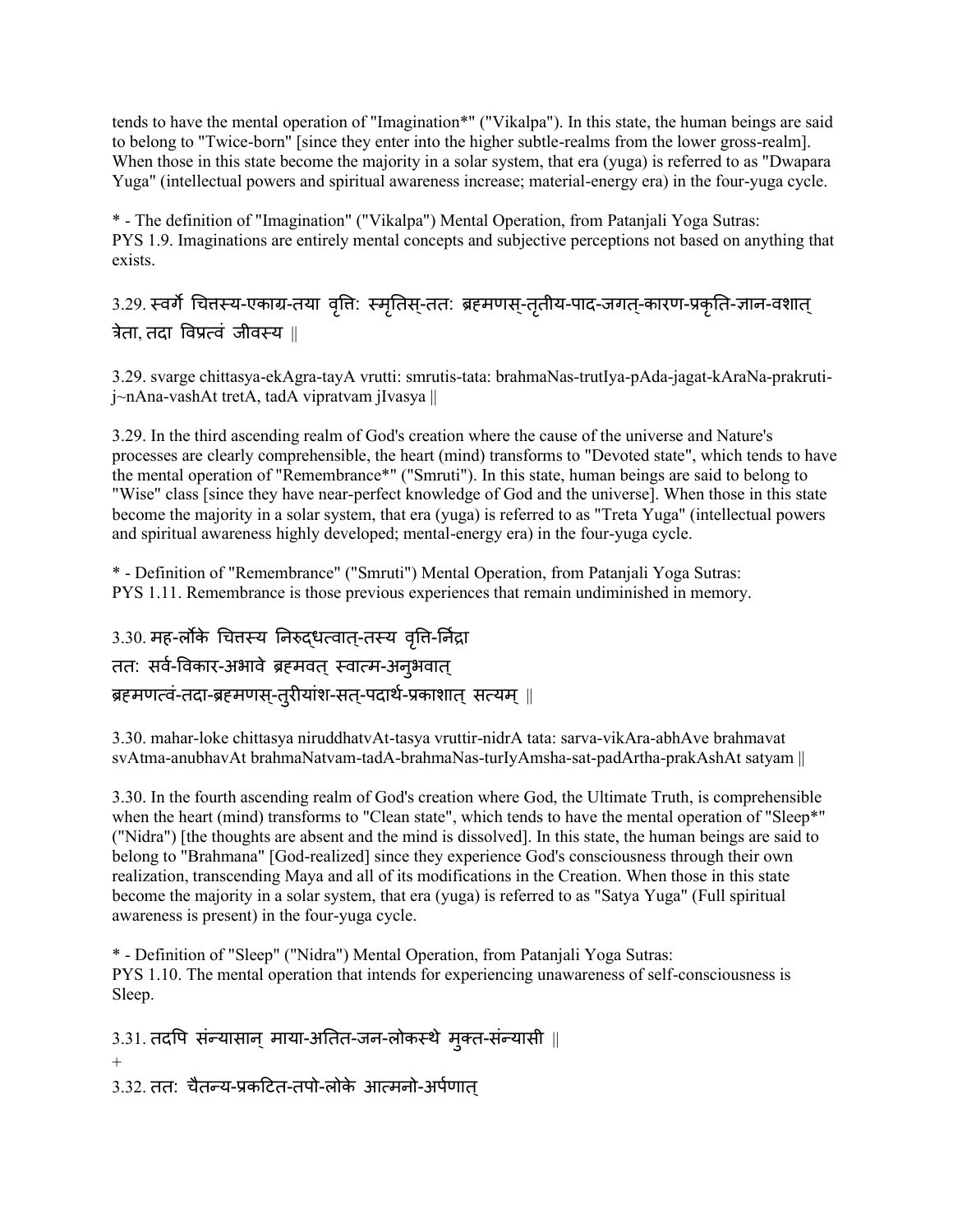## सत्य-लोकस्थे कैवल्यम् ||

3.31. tadapi sanyAsAn mAyA-atita-jana-lokasthe mukta-sanyAsI ||

+

3.32. tata: chaitanya-prakaTita-tapo-loke Atmano-arpaNAt satya-lokasthe kaivalyam ||

3.31. On the borderline of Maya, relinquishing all of their karmic burdens while experiencing God-Consciousness, they attain the realm of spiritual reflection. There, because of their purification, they not only reflect the God-Consciousness but actively manifest the same. In that state, they are known as "Jeevan Mukta Sannyasi" (Liberated saints while living in the body) since they do not have the compulsion to be reborn within the realm of Maya.  $+$ 

3.32. The souls, that are actively manifesting the God-Consciousness in the realm of spiritual reflection, upon sacrificing their individuality into the all-pervading Spirit of God, they attain the realm of the Spirit of God. In this manner, merged in the Spirit of God, they become completely unified with God into One, without a second, in the realm of God.

---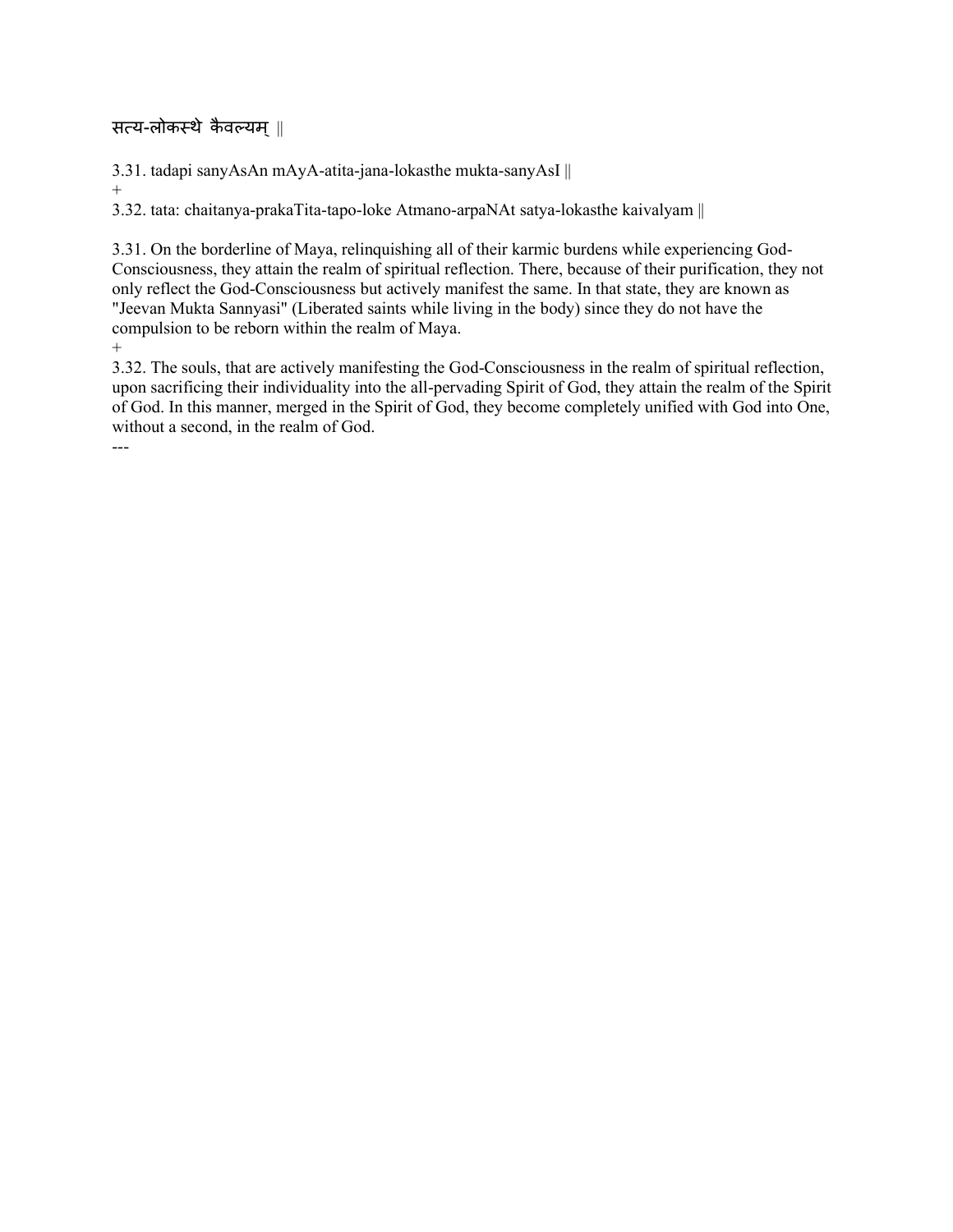**IV. ववभूतत: - vibhUti: - The Revelation**

4.1. सहज-द्रव्य-तपो-मन्त्रै: देह-त्रय-शुद्धिस्-तत: सिद्धि: || + 4.2. सद्गुरु-कृपया सा लभ्या || + 4.3. सहज-द्रव्येण स्थूलस्य तपसा सूक्ष्मस्य मन्त्रेण कारण-देह-चित्तस्य च शुद्धि: ||

4.1. sahaja-dravya-tapo-mantrai: deha-traya-shuddhis-tata: siddhi: || +

4.2. sadguru-krupayA sA labhyA ||

+ 4.3. sahaja-dravyeNa sthUlasya tapasA sUkShmasya mantreNa kAraNa-deha-chittasya cha shuddhi: ||

4.1. The material produced from the combination of the Five Elements in Nature (such as food, medicine, etc), the Penance (Tapas), and the Mantra (God-invoking syllable) - these help purify the three-body casings of the embodied soul. Upon complete purification, the ultimate goal of Yoga is attained. +

4.2. Through the grace of Sat-Guru, that complete purification can be attained.

+

4.3. The physical body-casing is purified by the material produced from the combination of the Five Elements in Nature (such as food, medicine, etc), the subtle body-casing is purified by Penance (Tapas), and the causal body-casing of the heart (mind) is purified by Mantra (God-invoking syllable).

4.4. साधन-प्रभावेण प्रणव-शब्द-आविर्भावस-तदेव मन्त्र-चैतन्यम ||

+

 $4.5.$  देश-भेदे तस्य भेदात् मन्त्र-भेद: साधकेषु ||

4.4. sAdhana-prabhAveNa praNava-shabda-AvirbhAvas-tadeva mantra-chaitanyam ||

+

4.5. desha-bhede tasya bhedAt mantra-bheda: sAdhakeShu ||

4.4. Through sincere cultivation of spiritual practices, the manifestation of the Cosmic sound of AUM is experienced. That AUM indeed is referred to as the Mantra consciousness. +

4.5. Based on different mental states of the aspirant, during various stages of spiritual development, the corresponding Mantra sound forms manifest.

# 4.6. श्रद्धा-युक्तस्य सद्गुरु-लाभस्-तत: प्रवृत्तिस्-तदैव प्रवर्तका-अवस्था जीवस्य ||

4.6. shraddhA-yuktasya sadguru-lAbhas-tata: pravruttis-tadaiva pravarttakA-avasthA jIvasya ||

4.6. With faith and being fortunate to avail a Sat-Guru's guidance, when a person commits to start spiritual practices, that person's stage is known as "Initiate" (Pravartaka), as it marks the beginning of the journey on the spiritual path.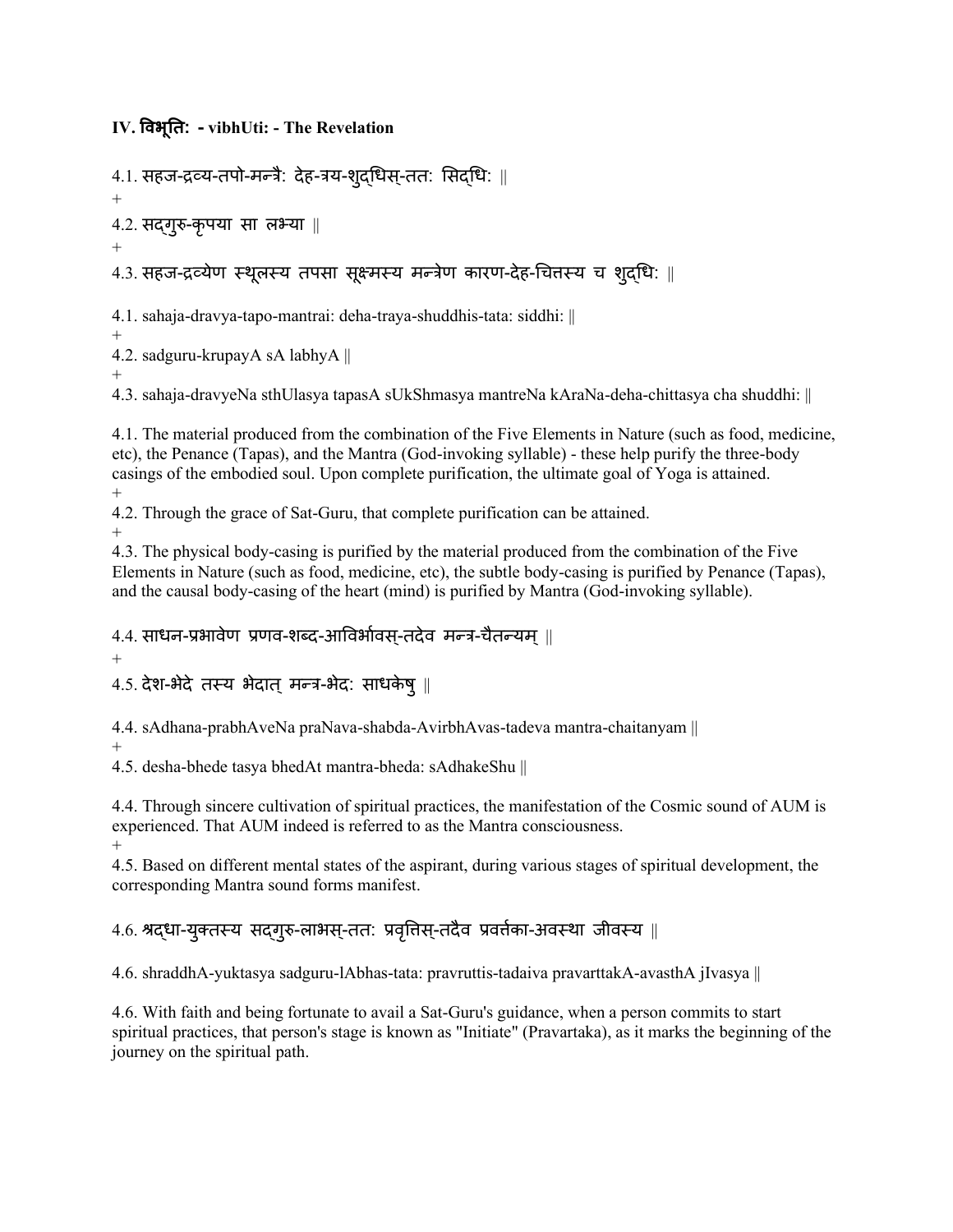# 4.7. यम-नियम-साधनेन पशुत्व-नाशस्-तत: वीरत्वम्-आसनादि-साधने योग्यता च तदैव साधका-अवस्था प्रित्तणकस्य ||

4.7. yama-niyama-sAdhanena pashutva-nAshas-tata: vIratvam-AsanAdi-sAdhane yogyatA cha tadaiva sAdhakA-avasthA pravarttakasya ||

4.7. By sincerely cultivating and actualizing the practices of restraints ("Yama") and observances ("Niyama"), the binding Karmic snares get destroyed. Thus, the expression of Moral Courage is immanent. At that stage, the Initiate becomes fit to perform the practices of Posture (Asana), Life-force control (Pranayama), and Inward flow of energy (Pratyaahara). The Initiate, at that stage, is referred to as a "Disciple" (Sadhaka).

## 4.8. तत: भाव-उदयात् दिव्यत्वं तस्मिन् समाहिते दैव-वाणी प्रणव-अनृभवस-तदैव सिदधा-अवस्था साधकस्य ||

4.8. tata: bhAva-udayAt divyatvam tasmin samAhite daiva-vANI praNava-anubhavas-tadaiva siddhAavasthA sAdhakasya ||

4.8. Further, the aspirant develops the universal consciousness which is divine in nature. Along with that, the aspirant experiences the Cosmic sound of AUM which is God's Voice. The Disciple, at that stage, is referred to as an "Adept" (Siddha).

#### 4.9. तत-संयमात सप्त-पाताल-दर्शनम ऋषि-सप्तकस्य च-आविर्भाव: ॥

4.9. tat-samyamAt sapta-pAtAla-darshanam riShi-saptakasya cha-AvirbhAva: ||

4.9. By the Samyama-meditation on that Cosmic sound of AUM, the seven Patalas(i) (or Subtle-body Chakras) manifest. Along with that experience, the seven Sages that reside in those corresponding realms may also be beheld.

(i) The Seven Patalas (microcosmic realms - see #1.13) or Chakras and the physical locations of their manifestation as vital places in the embodied soul are given, as follows:

1) Sahasrara (Thousand-petaled lotus) – at the top of the head

2) Agyaa Chakra (Command center) – at the forehead between eyebrows

- 3) Visuddhi Chakra at the cervical center (throat)
- 4) Anahata Chakra at the sacral center (heart)
- 5) Manipura Chakra at the lumbar center (navel)
- 6) Swadhishtana Chakra at the sacral center (genital region)
- 7) Muladhara Chakra at the base of the spine.

### $4.10.$  तदा ज्ञान-शक्ति-योग-क्रमात सप्त-स्वर्गा-अधिकारस-ततश-चतर-मननाम-आविर्भाव: ||

4.10. tadA j~nAna-shakti-yoga-kramAt sapta-svargA-adhikAras-tatash-chatur-manUnAm-AvirbhAva: ||

4.10. Then, through the orderly practice of yoga guided by the combination of wisdom and power, one attains mastery over seven swargas (macrocosmic realms - see #1.13). Also, the four fundamental cosmic principles, known as "Manus" (ii), manifest.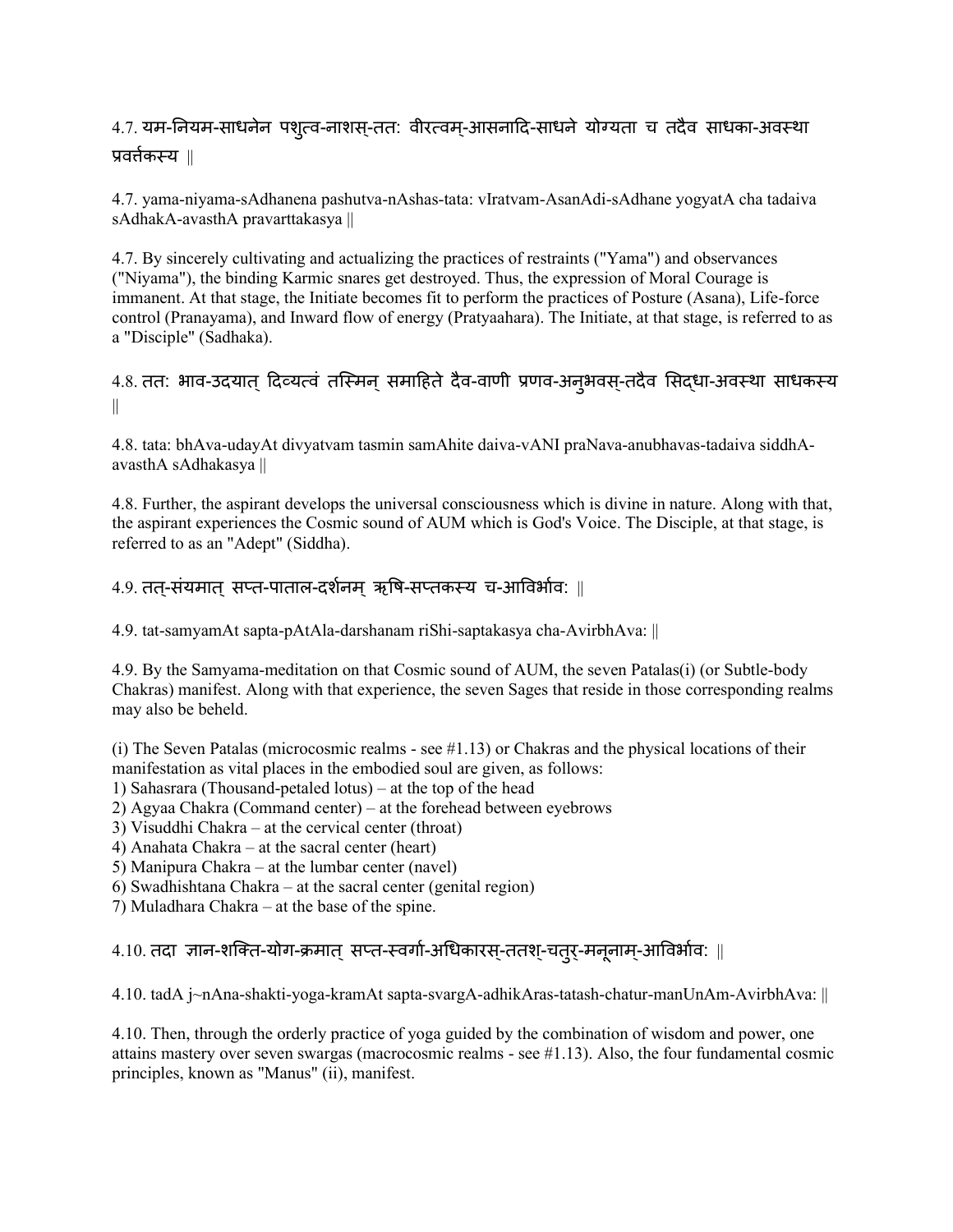(ii) The three principles Space-Time-Units of Expression that is part of the fourth OM or AUM (Pranava) principle are known as "Manus" since they act as originators of "human beings" ("Manushya").

 $4.11.$  तत: भूत-जयाद-अणिमादि-ऐश्वर्यस्-आविर्भाव: ||

4.11. tata: bhUta-jayAd-aNimAdi-aishvaryas-AvirbhAva: ||

4.11. Thereafter, the mastery over Elemental principles help manifest the super-natural powers, such as Anima (iii), etc.

(iii) The eight Siddhis (Ashta Siddhi) or eight great perfections are:

1) Aṇimā: the ability to become smaller than the smallest, reducing one's body to the size of an atom or even become invisible.

2) Mahimā: the ability to become infinitely large, expanding one's body to an infinitely large size.

3) Laghimā: the ability to become weightless or lighter than air.

4) Garimā: the ability to become infinitely heavy.

5) Prāpti: the ability to attain anything desired.

6) Vaśiṭva: the ability to control all material elements or natural forces.

7) Prākāmya: the ability to fulfill all the desires by the power of will.

8) Īśiṭva: the Supremacy over everything in nature.

4.12. तत: सृष्टि-स्थिति-प्रलय-ज्ञानात् सर्व-निवृत्ति: |

#### तदा माया-अतिक्रमे आत्मन: परमात्मनि दर्शनात कैवल्यम ||

4.12. tata: sruShTi-sthiti-pralaya-j~nAnAt sarva-nivrutti: | tadA mAyA-atikrame Atmana: paramAtmani darshanAt kaivalyam||

4.12. Then, upon attaining the knowledge of universal processes, such as the creation, the sustenance, and the dissolution, all the modifications of individualization cease to exist. There, transcending over the realm of Maya, one's individualized soul merging into God's Supreme Soul attains the ultimate state of "Kaivalyam" (One without a second).

--- Quote (in Conclusion):

नलिनी-दल-गत-जलम-अतितरलं तदवत-जीवनम-अतिशय-चपलम् |

क्षणम-इह सज्जन-सङ्गतिर-एका भवति भव-आर्णव-तरणे नौका ||

- श्री आदि शंकराचार्य

nalinI-dala-gata-jalam-atitaralam tadvat-jIvanam-atishaya-chapalam | kShaNam-iha sajjana-sa~Ngatir-ekA bhavati bhava-ArNava-taraNe naukA || - shrI Adi sha~NkarAchArya

Like the oscillating water droplets over the lotus leaf, life in this world is very unpredictable. Even a moment of association with those who realized the Truth will become a boat to cross that deep ocean of the cycle of repeated incarnations.

- Sri Adi Shankara

---